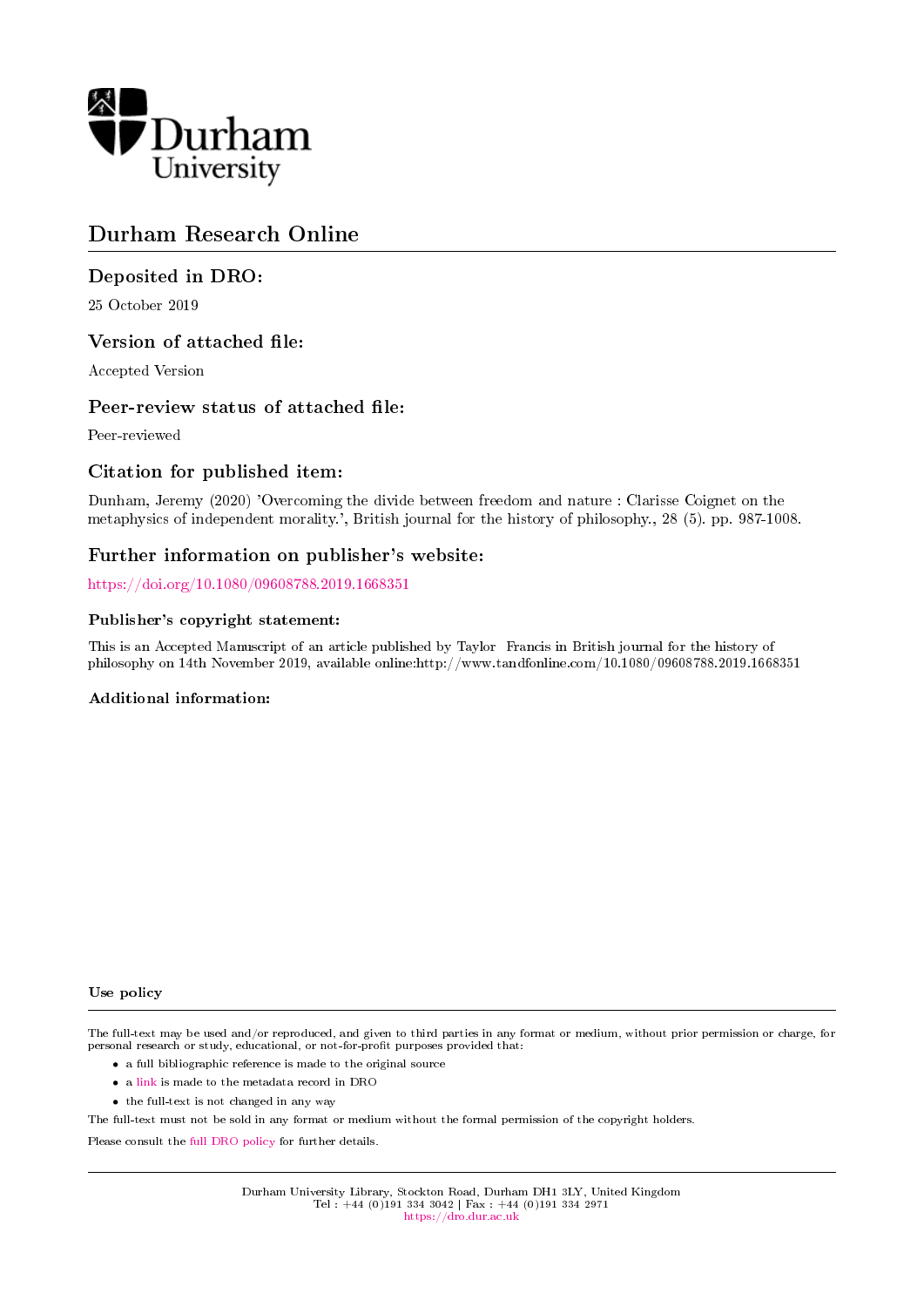# Overcoming the Divide between Freedom and Nature: Clarisse Coignet on the Metaphysics of Independent Morality

# Jeremy Dunham (University of Durham)

ABSTRACT: Clarisse Coignet (1823-1918) played an important role in a number of the most important intellectual movements in nineteenth-century France. She grew up around and documented the leaders of the Fourierist movement, provided the philosophical support for the *La Morale indépendante* (an influential movement that promoted the rebuilding of French society on the basis of free morality, rather than religion), and spent twenty years defending the secularization of education and improving French primary schools. She developed her own theoretical and practical philosophy and applied it in the social world to play her part in the transformation of her country "from more or less an absolute monarchy, into a free republic" (Coignet, 1903: 7). Despite all of this, her work has received very little philosophical attention. This article focuses on the theoretical underpinnings of her practical philosophy, and the importance of her engagement with the French spiritualist tradition for its development.

From 1865-1870, Clarisse Coignet was an integral member of a collective of French intellectuals who defended a version of Kantian ethics founded on the dignity of the free individual. This movement's mouthpiece was *La Morale indépendante*, a weekly magazine. Coignet wrote the largest share of articles and produced the most sophisticated philosophical defence of the movement's core ideas. She developed this defence into a monograph, sharing the same name as the magazine, published in 1869.

In the 1860s, Coignet defended the view that a true independent morality requires that the human subject stand outside of the realm of mechanistic nature. However, in her later 1911 work *De Kant à Bergson,* published when she was in her late eighties, she argues that this dualism can be overcome by means of the new understanding of nature introduced by evolutionary science and the metaphysics of the *new spiritualists*, such as Émile Boutroux and Henri Bergson. In this article, I examine (i) the reasons why Coignet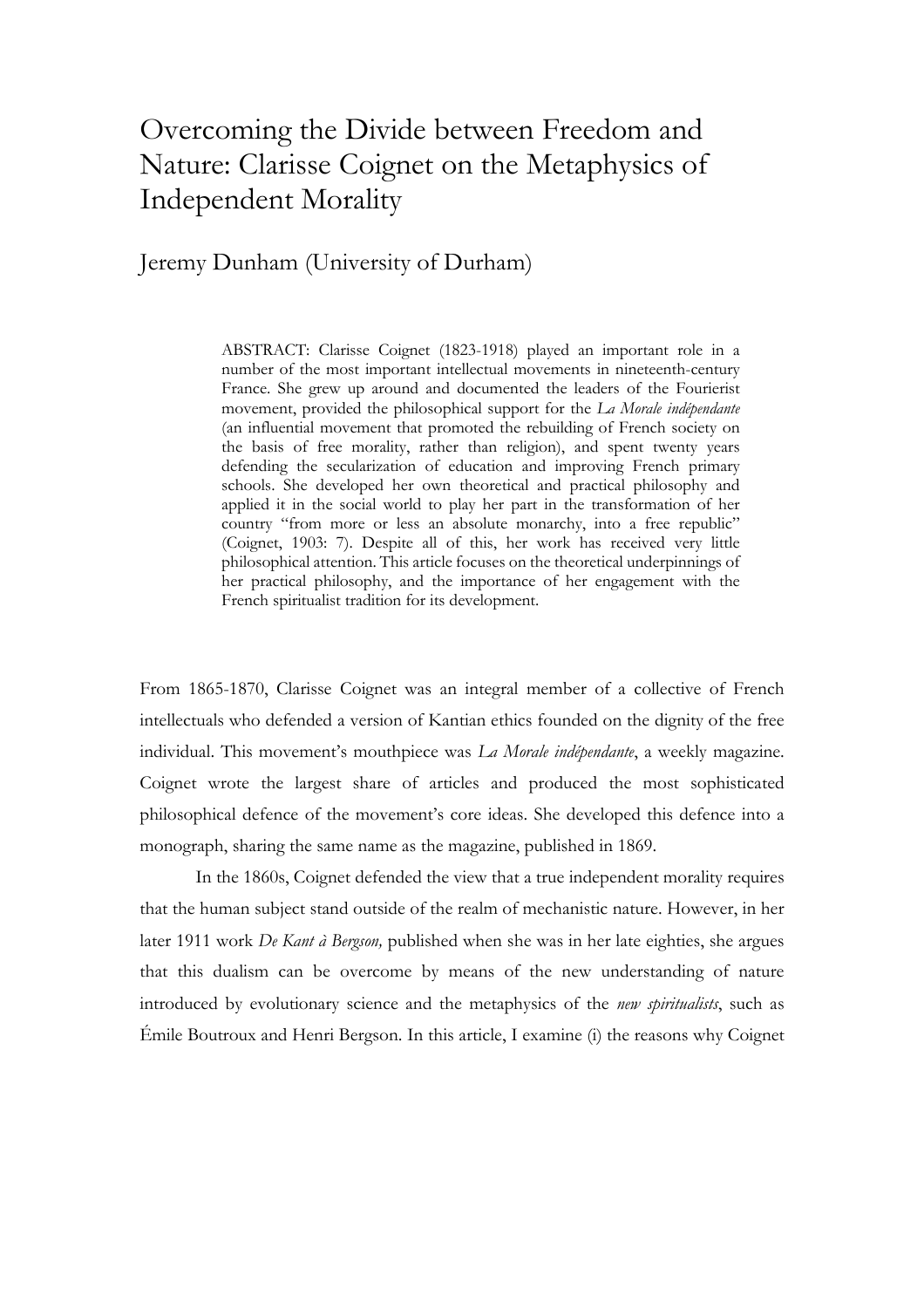attempted to bring together her form of Kantian ethics with spiritualist metaphysics, and (ii) the philosophical gains of this reconciliation.<sup>1</sup>

I argue, first, that to understand the motivation for Coignet's about-face regarding the relationship between humans and nature, we should look to her life story. Coignet grew up in close contact with many of the most important utopian socialist followers of Charles Fourier. She attributes her first religious conversion to Fourier's ideas on the harmony of all beings. Nonetheless, as a young adult she converted to non-conformist Protestantism and found its emphasis on human freedom incompatible with such a harmony. Coignet was critical of the early forms of spiritualism that emerged from Victor Cousin's school, and of metaphysics more generally. She claimed that her philosophy came from the perspective of *criticism*, a *phenomenist* method inspired by Kant and Charles Renouvier, the latter being one of the harshest critics of Cousin's school. Nonetheless, I shall show in this paper, even at this period Coignet stood midway between the spiritualists and the critical school. Like the former, but not the latter, she believed that we have a direct intuition of our free activity. But she objected to the further metaphysics of the spiritualists because she believed that it, like Fourierism, led to a determinist pantheism that swallowed up human freedom.

The new spiritualists, however, inspired by developments in the life sciences, developed a theory of nature as open, creative, and evolving. In this theory, I argue, Coignet found the framework necessary to bring together nature and the free human subject, and, consequently, unite the utopian socialist ideals of Fourierism with the focus on individuality in the Protestant religion. But what are the philosophical gains of such a reconciliation? First, it undercuts the dualism of nature and the noumenal self in Kantian ethics, and allows a one-world foundation for her practical philosophy that is compatible with a non-compatibilist theory of freedom. Second, it drew out some of the potential ethical implications of Bergson's work at a time when Bergson himself claimed not to have anything to say about such matters.<sup>2</sup>

The article proceeds as follows. In §1, I present a short biography of Coignet to contextualise her work and intellectual development. In §2, I focus on her critique of Cousin's *old* spiritualism. In §3, I present an exposition of her positive philosophy of

<sup>1</sup> The only philosophical presentation of Coignet's philosophical works in English is a summary of her ethical work *La Morale indépendante*. This is part of a collection of overviews on women in the history of philosophy. See Allen, 1991.

<sup>2</sup> In a 1914 *New York Times* article, Louis Levine reports Bergson claiming that a book authored by him on ethics would be "news from nowhere".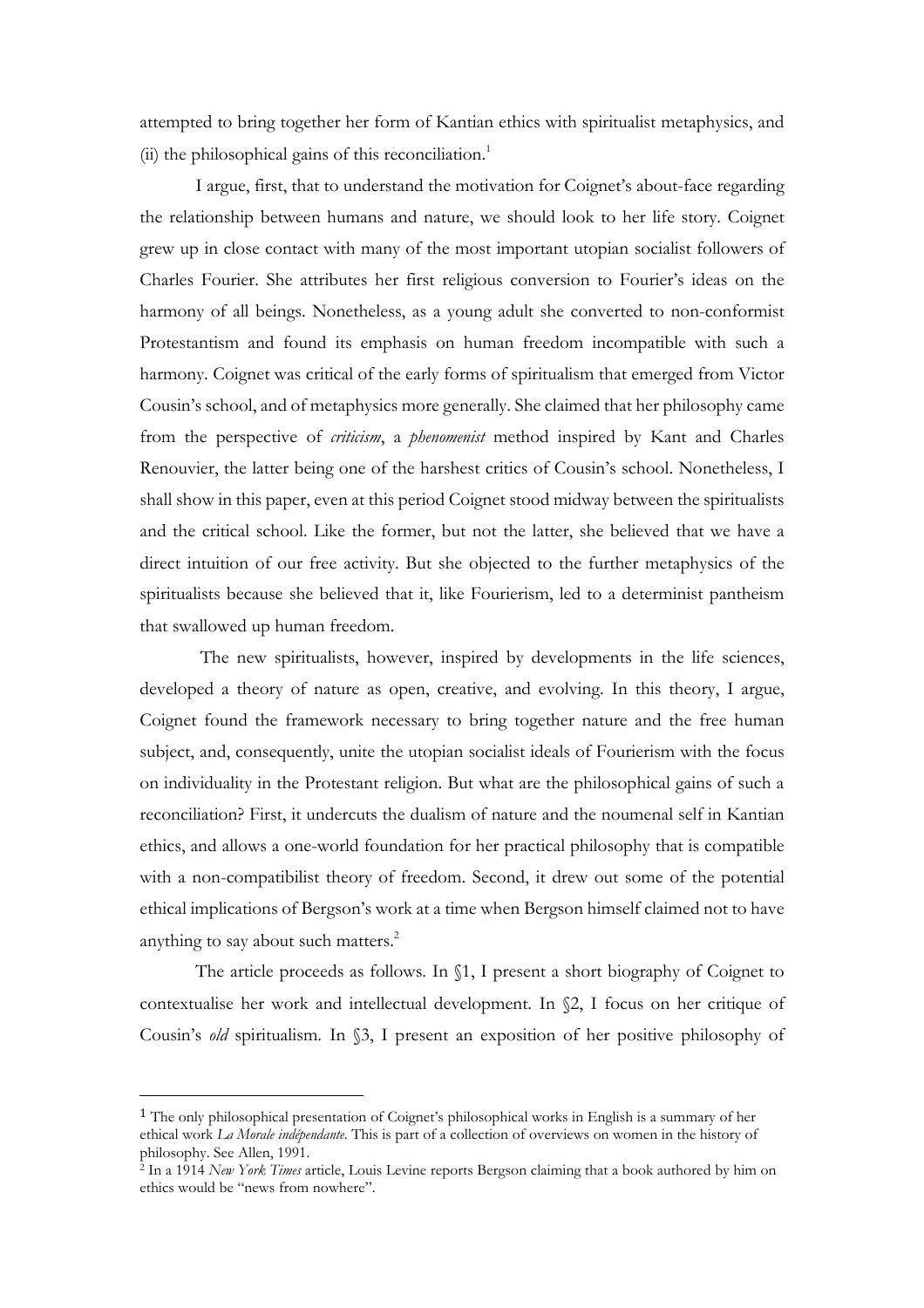independent morality. In §4, I argue that Bergson's new spiritualism provided Coignet with the solution to reconcile the sharp division between nature and mind that she had posited in her works on independent morality. In §5, I argue that Bergsonian metaphysics further presented her with a way to reconcile her protestant religious beliefs with her earlier Fourierist romanticism. Crucially, this new reconciliation allowed her to reap the rewards of a non-dualist metaphysics without having to accept the determinism of traditional pantheisms.

## **I**

Coignet was born in 1823 in La forge de Montagney, France. From a young age, Charles Fourier's utopian socialism played a significant role in Coignet's life and intellectual development.<sup>3</sup> Her aunt Clarisse Vigoureux (1789-1865), under the influence of Coignet family friend Juste Muiron (1787-1881), was the first female disciple of Fourier (CCM I.221). Her living room was a centre for the study of his work and it was there that the Fourierist movement proper was born. Victor Considérant (1808-1893), then aged just sixteen, joined them, and later became the movement's most significant leader.

Fourier's utopian socialism was founded on an extremely broad intellectual system. In addition to interconnected theories of education, ideal society, and the progress of history, he defended a speculative cosmogony (see part one of his *Theory of Four Movements*.). Of all the ideas that undoubtedly had a lasting effect on Coignet's thought (including his socialism, optimism for humanity, respect for work, and his views equality) his cosmogony had the most transformative effect (see OC I.94, and Beecher, 1986: 118). The Catholicism she had been brought up on left her cold, but Fourier's romantic theory of the "joyful unity of all living creatures" (CCM I.240-241) provided her first live connection to religious feeling: "How much more dignified such a conception of an infinitely powerful, just, and good creator seems to me," she writes, "than did the sad sin and incomprehensible damnation, which, after making an entire race responsible for the fault of one person alone, makes us bow down, since the beginning of the world, in humiliation, pain and penance!" (CCM I.241)

Fourier claimed that there is a law of the harmony of all beings and that his task was to be the Newton of the social world. By discovering this law, he could discover the

 $3$  On Fourier's utopian socialism, see Beecher (1986). On the Fourierist movement, see Alexandrian (1979), Beecher (2001) Coignet (1895), and Louvancour, (1913).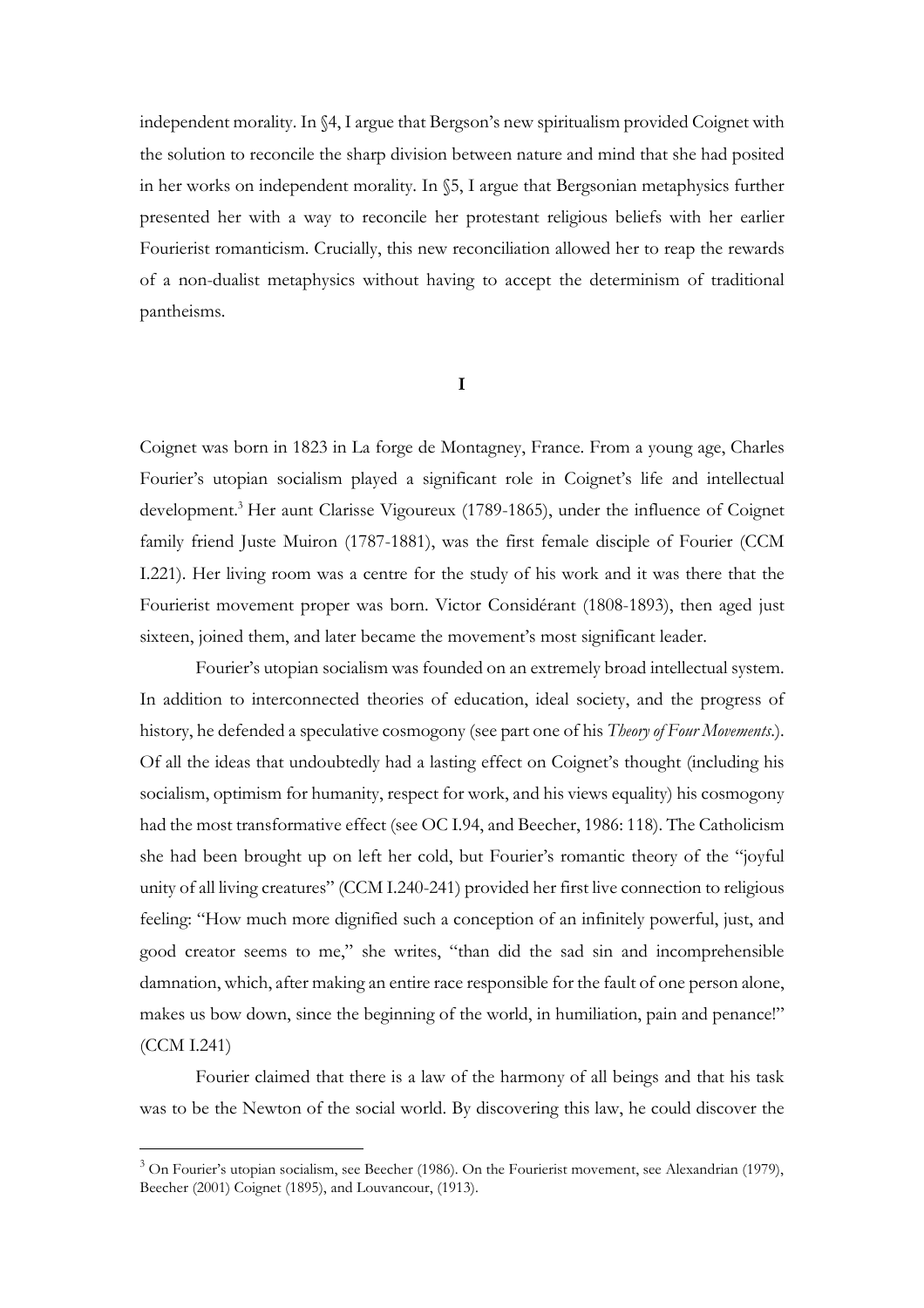social mechanisms that would allow perfect goodness and harmony to be realized. One of the key problems of contemporary 'civilization', as he saw it, is that restrictive social conventions have led humans to repress their instincts and this obstructs the divine course of nature, causing immense suffering. In sharp contrast to views that regard the moral life as necessarily involving self-sacrifice, Fourier believes that in true social harmony we would be one with nature. This would involve a return to the natural passions and such a universal fulfilment would lead to the growth of goodness in each individual, and to a greater attraction and love between all human beings.

From age sixteen onwards, Coignet would dedicate much time to reading works of romantic literature and keeping up with politics and Fourierist writings. She believed that, "socialism in the economy of societies corresponds to romanticism in literature. Both proclaim the perfect goodness of nature coming out of God's hands, its right to free development, to complete satisfaction" (CCM II.42). At twenty-one, Coignet moved to Paris and arrived in the centre of the Fourierist world at its most vibrant time. However, it was in the thick of this activity that she started to have doubts about the clarity of Fourier's vision. These doubts would be exacerbated a few years later when she moved to Liverpool, England. There she encountered non-conformist Protestantism, which provided her with a very different framework for her religious feelings.

Her encounter with Protestantism laid the ground for her eventual defence of a form of Kantian ethics. As Coignet saw it, although the sixteenth-century Reformation "innovated nothing new in theology", its true novelty was to substitute "the inner and personal experience of belief" for the authority of the church (1911: 67). It was "a protest of individual conscience against the authoritarian government of the Church… a return to the spirit of the Gospel, to freedom, to inner piety" (CCM II 98). She felt that this focus on the conscience of the individual was a radically different way of thinking to those that she had experienced with either Catholicism or Fourierism:

How far away I feel here from the two doctrines in which my adolescence was cradled! In Catholicism, man remains dependant on the Church, in Fourierism, on society; here [in Protestantism], on the contrary, he is their foundation. Consciousness becomes the source of authority, the cornerstone of the individual and, by means of the individual, the group. Duty, henceforth inseparably linked to right, returns freedom to self-government and self-sacrifice. At the same time, it creates the spirit of initiative and the feeling of solidarity that covers the country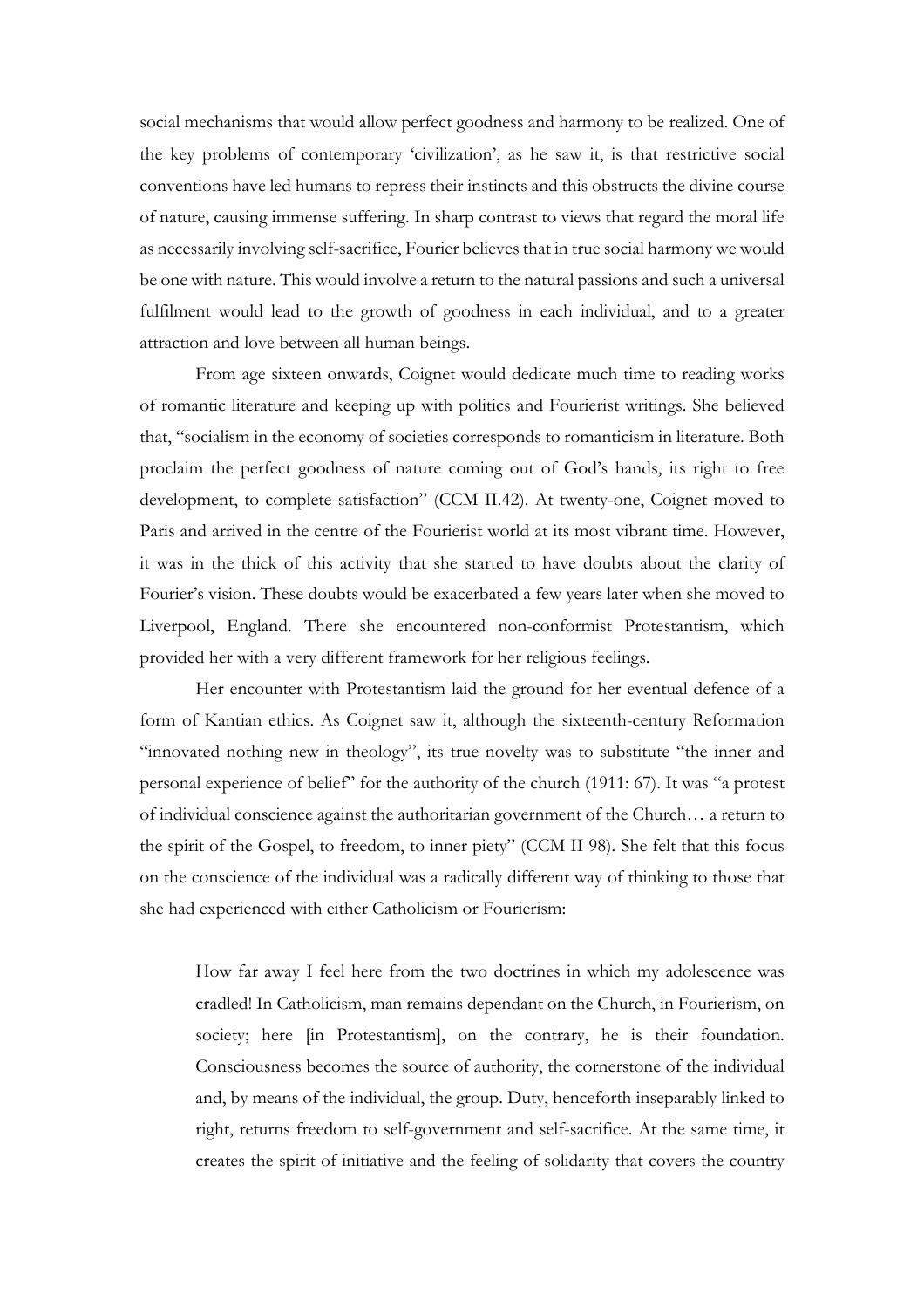with philanthropic institutions, and it establishes the government of opinion, which becomes a control for the State. (CCM II 110)

Coignet accepts that the first reformers held on to absolute and immutable dogmas and failed to recognise the true consequences of their doctrine. Nonetheless, the crucial fact is that the reformation was a major historical moment that initiated the release of the "individual and living consciousness" from the dogmatic chains of Catholicism, and was thus the originating moment of moral freedom (1911: 70).

Coignet's Fourierist intellectual background meant that she had been deeply engaged with a variety of philosophical ideas and theories from a young age. However, she began a systematic study of the history of philosophy thanks to her encounter in the autumn of 1858 with Alexandre Massol (1805-1875). Starting from 1860, soon after the birth of Coignet's fourth child, Massol dedicated a great deal of time to teaching her the history of philosophy. Massol was an inspiring teacher. In 1904, she reflected on these years of study as "among the best in my life" (CCM III.251). Massol went through philosophy's history with her chronologically. She found much of interest in Aristotle and Spinoza who both left a lasting impact on her work. However, the new *critical* method for philosophy outlined in Kant's *Critique of Pure Reason* caused a "complete revolution" in her mind:

Critique… by wrenching the illusions of transcendence from man, far from weakening him, strengthens and enlightens him. No longer dependent on mysterious and incomprehensible principles, he can freely study his surrounding environment and himself, and two distinct worlds appear to him.

Outside, physical phenomena appear connected in a regular and constant order of causes and effects…

Inside, another perspective appears to him. He feels and conceives himself as free, responsible, and obligated. Although he holds on, by instinct, to the natural order, he overcomes it through the perception of a good and evil foreign to instinct and that carry their sanction in themselves in the joy or pain that follows from their accomplishment. It is the moral life invincibly enclosed in natural life, right enshrined in force, freedom in necessity, voluntary duty in servile submission, so indeed the irresponsible elements form the matter for responsibility. Thus, the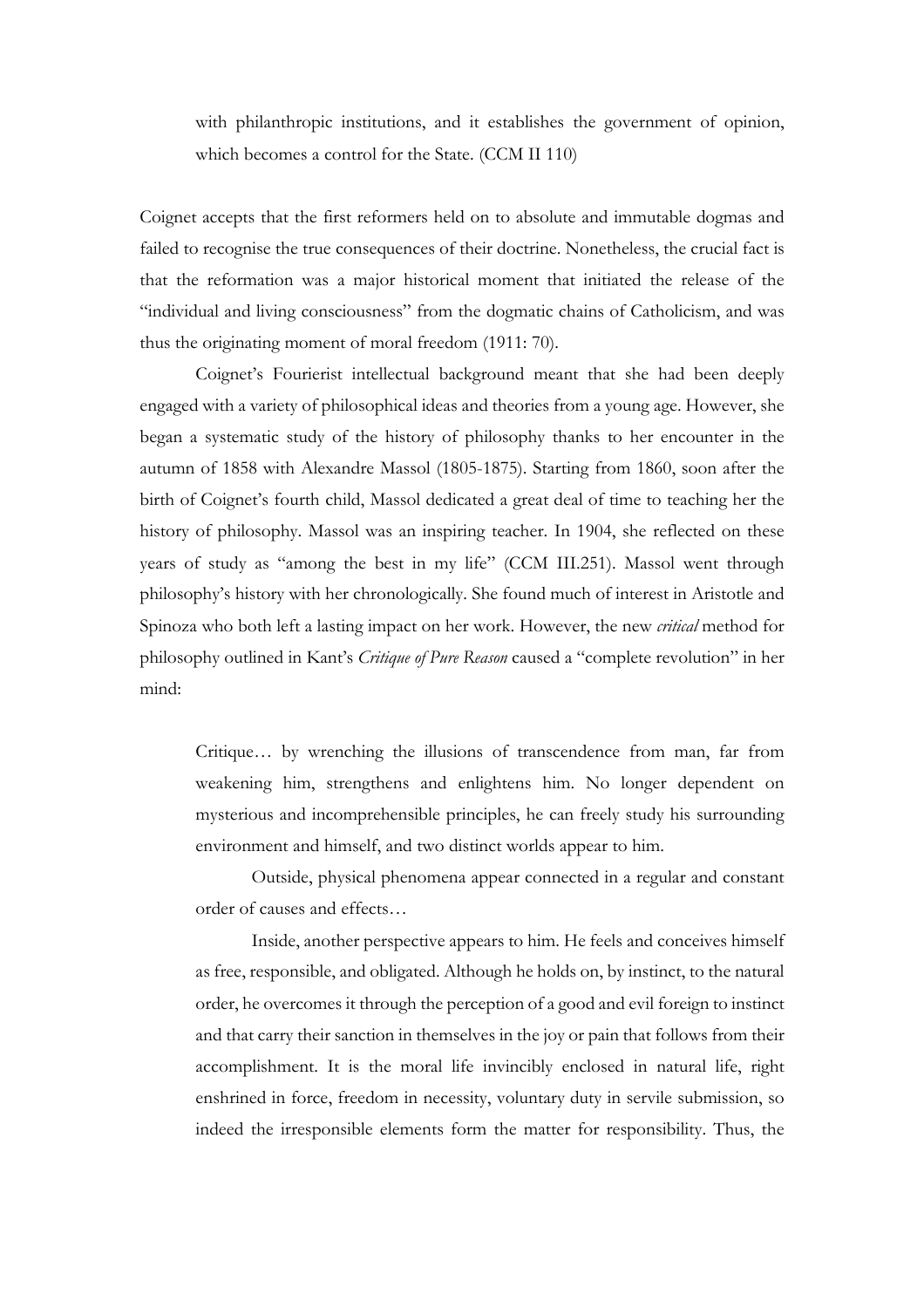morality that liberates human personality from universal mechanism endows it with a grandeur and dignity that becomes the principle of right. (CCM III.238-239)

In 1865, Massol invited Coignet to join a school of like-minded thinkers who could be united under the name *La Morale indépendante*. The centre of this movement would be a weekly journal directed at the public dedicated to ethics, religion, politics, and philosophy. Coignet was central to *La Morale indépendante.* As Behrent has noted, she produced the most sophisticated defence of its central philosophy and the greatest share of substantive articles (2006: 425-426). The aim of this journal, as Massol put it, was to highlight the fact of the freedom of the individual, and that the rights and duties of humanity are founded on this freedom (IM I.1-3). While many philosophers have emphasised this fact, the job of the journal was to remove the theory from its purely speculative state and to turn it into "a careful and precise idea" (IM I.2). The 1789 revolution had overthrown the old order but failed to build something satisfactory in its place. The independent moralists aimed to show that the new order must be built on the foundation of the free individual who derives their morality from the fact of their freedom and *not* from the church or state.

### **II**

The journal caused controversy from its inception.<sup>4</sup> Cousin was prominent among the choir of those who denounced it; and he could still lay claim to being the dominant voice in French spiritualist philosophy (despite his popularity being in clear decline). Alfred Fouillée reports Cousin telling him that the theory of independent morality was a "philosophical no less than a religious heresy" and that "it must be crushed" (1887: 57 and 57n1). The first time Coignet would directly attack Cousin's brand of spiritualism, however, would not be until a few months after his death, in a series of articles in *La Morale indépendante* dating from 26<sup>th</sup> May 1867 to 21<sup>st</sup> July (IM II.339-340, 354-356, 372-374, 402-404).

Coignet starts by claiming that Cousin was less a philosopher than an actor performing as a philosopher (IM II.339). Although he played this role with outstanding eloquence and flair, such artistic tricks impress only for so long. Consequently, she claims, Cousin "experienced the particular pain" of seeing "the youth he had managed to gather at the feet of the pulpit, docile and thrilled by his every his word, suddenly move away

<sup>4</sup> Mothers were warned "to guard their children against *morale indépendante*" (Stock-Morton, 1988: 71; cf. 72n51).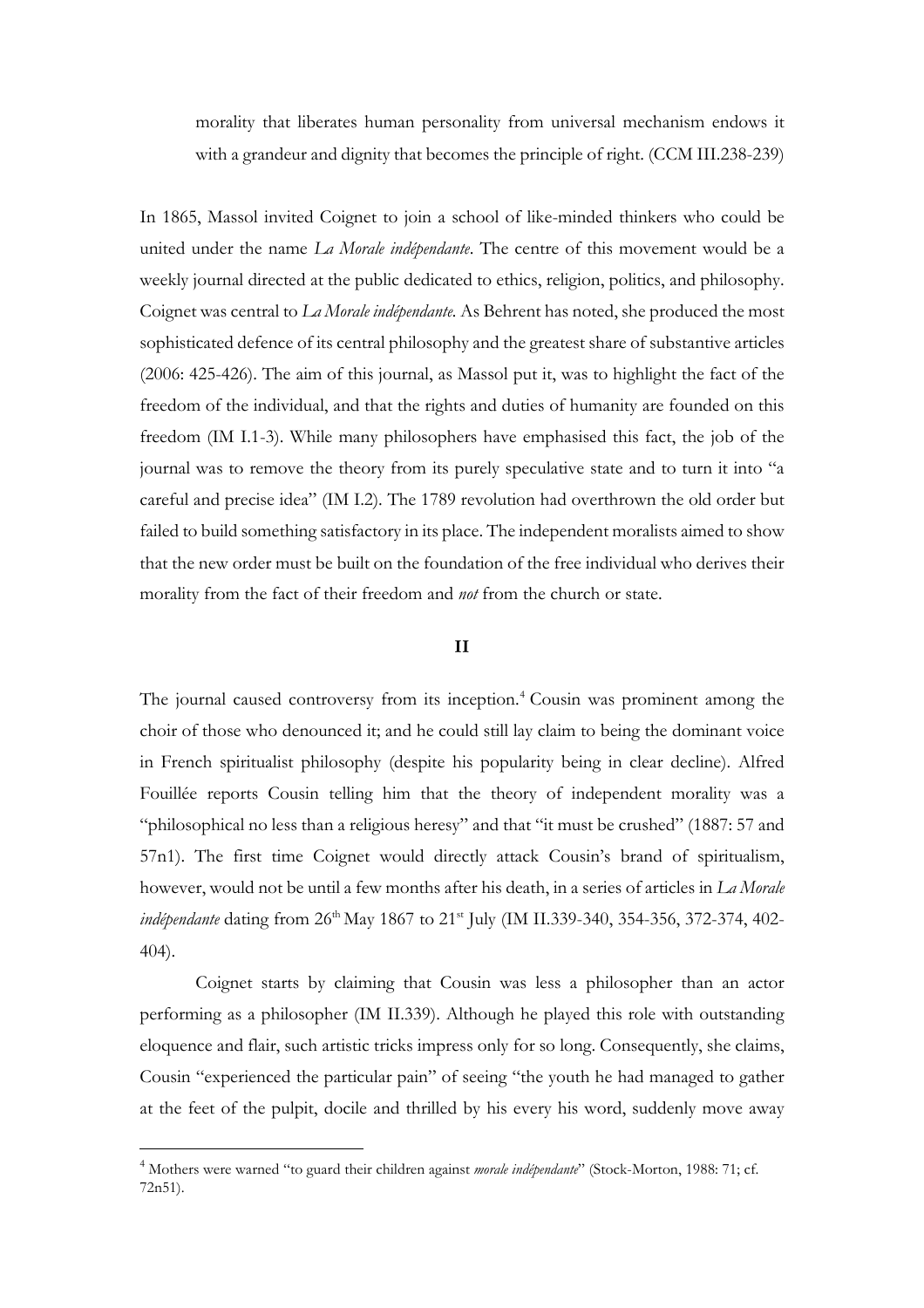from it indifferent and deaf, mocking, and aware that they had been previously deceived" (IM II.339).

Coignet's philosophical criticism of Cousin is based on his defence of "Impersonal Reason" (IM II 354-356) and its incompatibility with freedom. Cousin maintained that spontaneous intuition could put us into immediate contact with universal and necessary truths. These truths are just as obvious to the woefully ignorant as they are to a Leibniz (1862: 52-53). He claims that in such an experience of a universal truth, our consciousness is merely witness to the truth and does not in any way play an active role in its formation. Since these truths are universal, necessary, and presented to us without our own personal intervention, Cousin concludes that these "absolute and necessary" truths must have a foundation that is absolute and necessary; "this being", he argues, "which is at the foundation of truth as its very essence, in a word, is called *God*". (1862: 72).

As Coignet and many others have noted<sup>5</sup>, Cousin's theory of God as the absolute foundation of Reason, also takes on pantheistic tones. This *impersonal* reason is not just the foundation for truth but also the foundation of the world and all it contains. The troubling consequences of this for the individual and morality in the development of history, Coignet argues, are identified in his *Introduction à l'histoire de la philosophie*. He tells us there that history is "the ultimate expression of divine action" and that it is "because Providence is in humanity and in history, that humanity and history have their necessary laws" (1861: 158). Since these laws are the expression of God's will, we must see the results of wars as God's judgments on humanity (1861: 190–4). In war,

we must maintain our greatest sympathy for the winner, for every victory brings about progress following it… [T]he winner's party… is always the party of civilization, the loser's party, the party of the past. The great defeated man is a great man displaced in his time. We must therefore applaud his defeat; it was just and useful. (1861: 222)

From this view of God's will, Coignet argues, it follows for Cousin's moral theory that individuals are not ends in themselves, but mere means its satisfaction. Consequently,

<sup>5</sup> See Moreau (2014) and Vermeren (1995). Interestingly, the very young Cousin may have been much closer to Coignet than his published writings suggest. In 1817, Jouffroy wrote that Cousin would not publish his latest course because it "shows too clearly a truth that one cannot yet say, namely that morality is independent of religion" (cited in Ragghianti and Vermeren, 2019).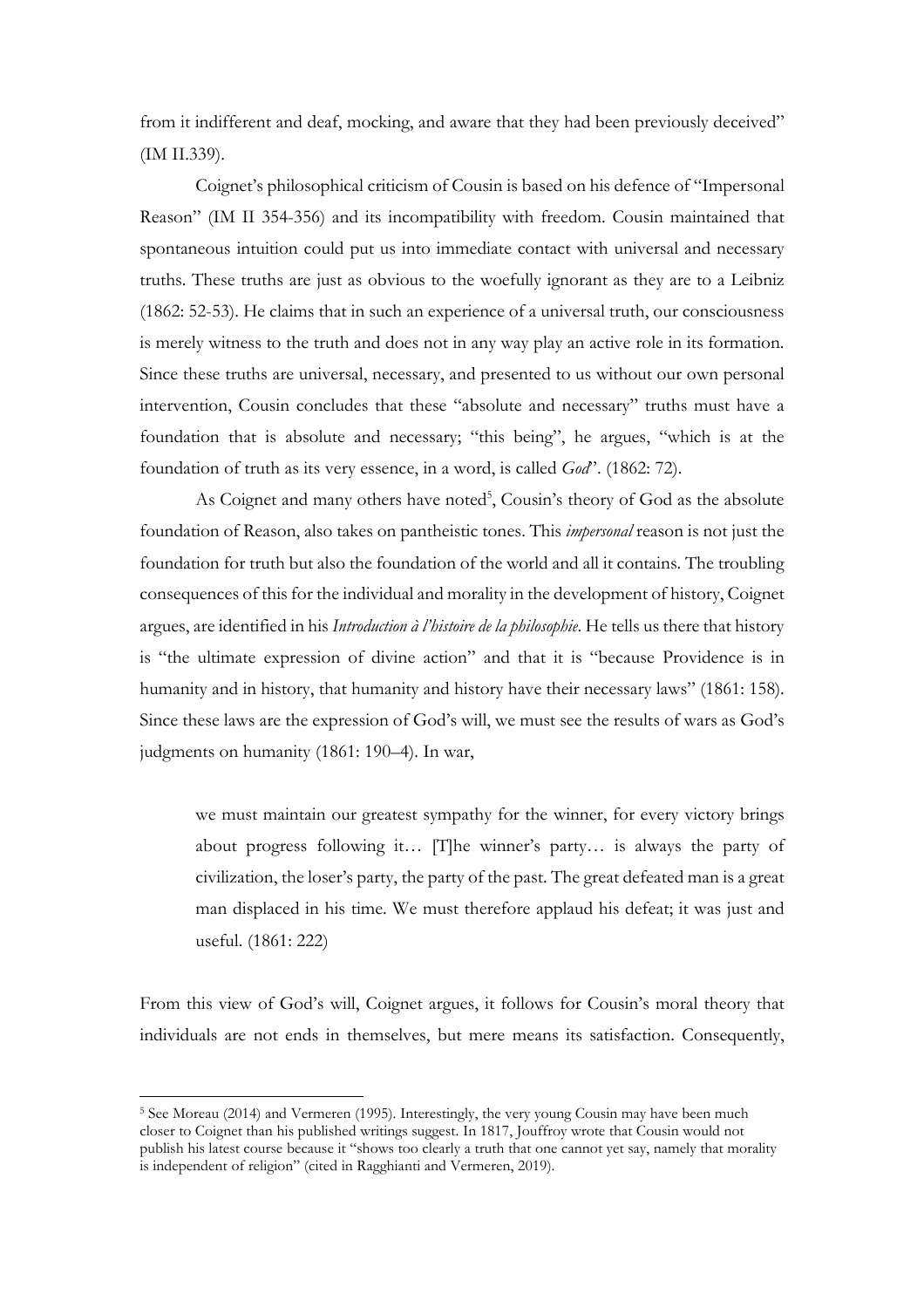human beings can have neither real rights nor autonomy. As we shall see in more detail below, to have autonomy, in Coignet's view, is to act on ends that are our own and not the dictates of another, and our rights depend on being recognised as an individual that can act upon such ends.<sup>6</sup>

Coignet is not entirely critical of Cousin. She writes that he "sometimes has strange flashes of insights concerning moral life" (IM II 403). In particular, she praises his insight that we do not recognize our freedom through logical reflection, but through inner experience. In fact, this alignment with Cousin shows that Coignet's philosophical position was not entirely in line with Kant's critical view. Coignet's critical philosophy, even in the 1860s, rests somewhere between the French neo-critical Kantians, on the one side, like Charles Renouvier, who was a semi-regular contributor to *La morale indépendante* and who Coignet herself cites as a major influence (CCM III.320), and the spiritualist philosophers, such as Cousin and Maine de Biran, on the other.<sup>7</sup> Renouvier rejected the claim that we have any such experience of freedom of ourselves as an active cause of our actions. When we think we are experiencing ourselves initiating an action, we are really experiencing simply the muscular sensation corresponding to the action having been effected. Crucially, Renouvier thought that critical philosophy must not go beyond the phenomena of experience, which any postulation of active forces would do (1912: 261). Similarly, for Kant, we cannot know the inner self except through a priori forms of intuition. Coignet, contrary to both, sees a much stricter distinction between the reflection on inner sense and the experience of the external senses. When it comes to the phenomena of external senses, Coignet stresses her allegiance to Kantian criticism, but at the same time she insists that we have a direct intuition of our human freedom. It is a "primitive fact of human nature" (1869: 123). It is revealed to us insofar as we recognise that we have a direct experience of ourselves as the active cause of our actions. Such an experience is particularly clear when we feel the "clash of inner feelings". This clash occurs when passion directs us to act one way, but our understanding of our obligations directs us to act another, yet we choose to act according to duty and thus overcome our passions by means of the activity of our will (1869: 108).

Although Cousin believes that we have a direct intuition of our freedom, Coignet argues that his simultaneous affirmation of an all-powerful God responsible for all of human history stands in a straightforwardly contradictory relationship with it. This is

 $\overline{a}$ <sup>6</sup> Coignet's Kantianism is in line with the kind of interpretation of Kant we find in Korsgaard's work. See Korsgaard (1996: 128-131). For a critique of this reading of Kant, see Allison (2011: 209-218).

 $<sup>7</sup>$  On Maine de Biran and the experience of activity, see Dunham (2016).</sup>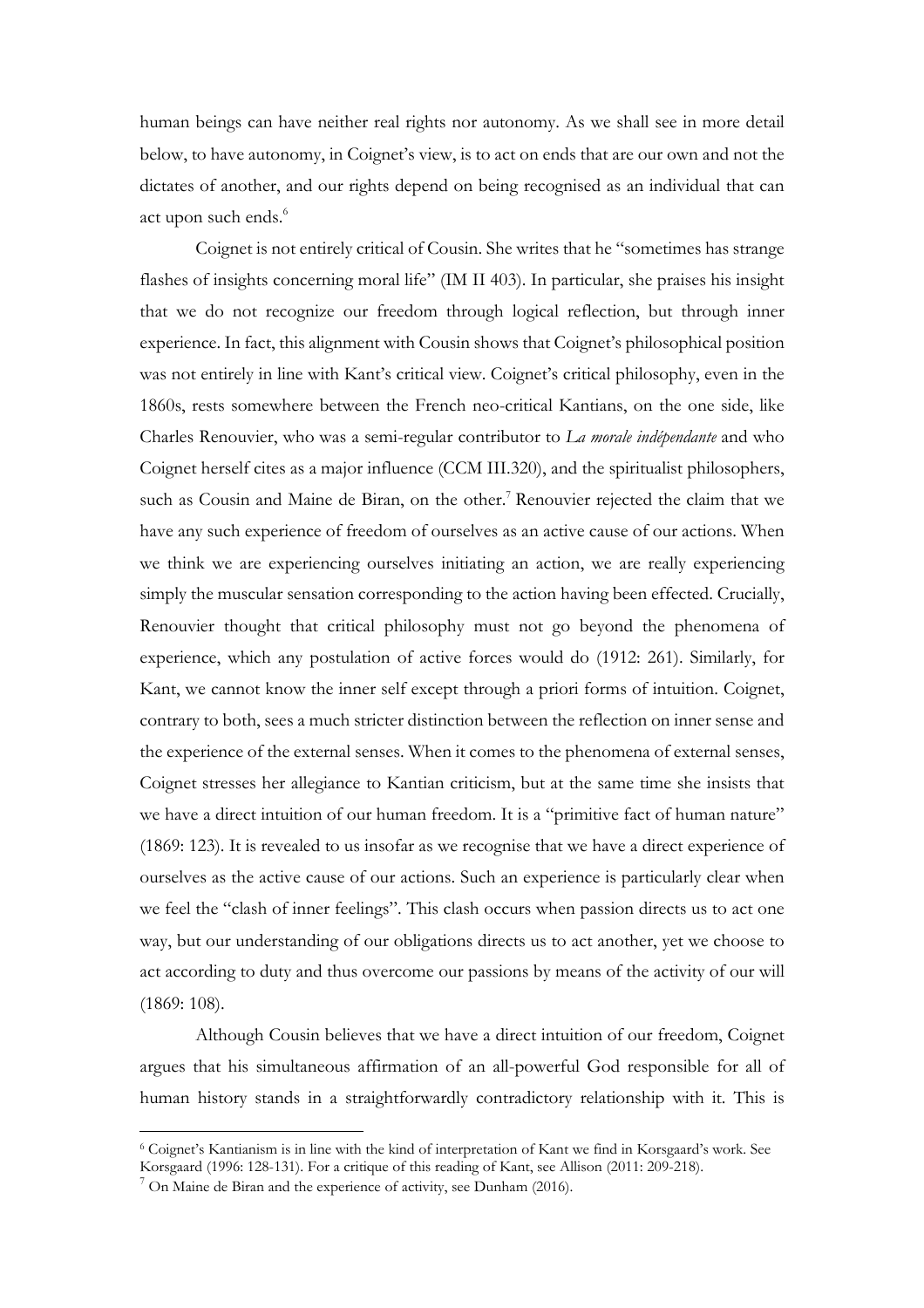where, she argues, Cousin's "lack of rigour" as a philosopher is most evident. Cousin's freedom is freedom to act in accordance with the pre-ordained external laws of morality defined by God without obstruction. However, for Coignet, this form of freedom is no freedom at all. If freedom is to mean anything for human beings, then it cannot be derived from obligations that God has given us, but rather must be the foundation of these very obligations themselves. She writes that "obligation without primitive freedom would only be the servile obedience of a being without rights. Only freedom makes it noble" (1869: 15). By this she means that mere obedience to God's moral laws would make us mere means to exterior ends and not an end in itself. The problem with Cousin's theory is that although he emphasizes the importance of the *experience* of freedom, he immediately turns his back on that experience to make room for the determinism that follows from his rationalist arguments in defence of an all-powerful pantheistic God. His philosophy presents the affirmation of freedom right alongside its complete denial.

### **III**

Cousin's moral theory represents, for Coignet, the worst combination of traditional religious with metaphysical morality. She rejects both for the same reasons. They suggest that there is an idea of justice existing in a distinct sphere (whether this is God's mind or a Platonic third realm) that is the foundation for ethics and that we can somehow encounter by means of thought or intuition. However, she argues that the critical method (defended by Kant and the independent moralists) shows that we cannot adequately explain our epistemic connection to such truths. The revelations of revealed theology turn out to be the results of our individual feelings and the absolute ideas of natural theology and metaphysics are subjective forms of our understanding (1869: 26). This shows the main point of divergence between Coignet's *critical* morality from most forms of nineteenth-century French *old* spiritualism. Even if the spiritualists rejected revealed theology, most (whether loyal to Cousin or not) tended to emphasise close links between their morality and natural theology.<sup>8</sup> However, even if it were the case that we could acquire knowledge of morality in the ways defined by the religious or metaphysical moralist, such a morality would still be in conflict with true freedom.

<sup>&</sup>lt;sup>8</sup> Jules Simon publicly abandoned in his earlier views on the connection between theology and ethics and argued for an independent morality of sorts in 1869. See *Le Devoir*, 1869: 20-21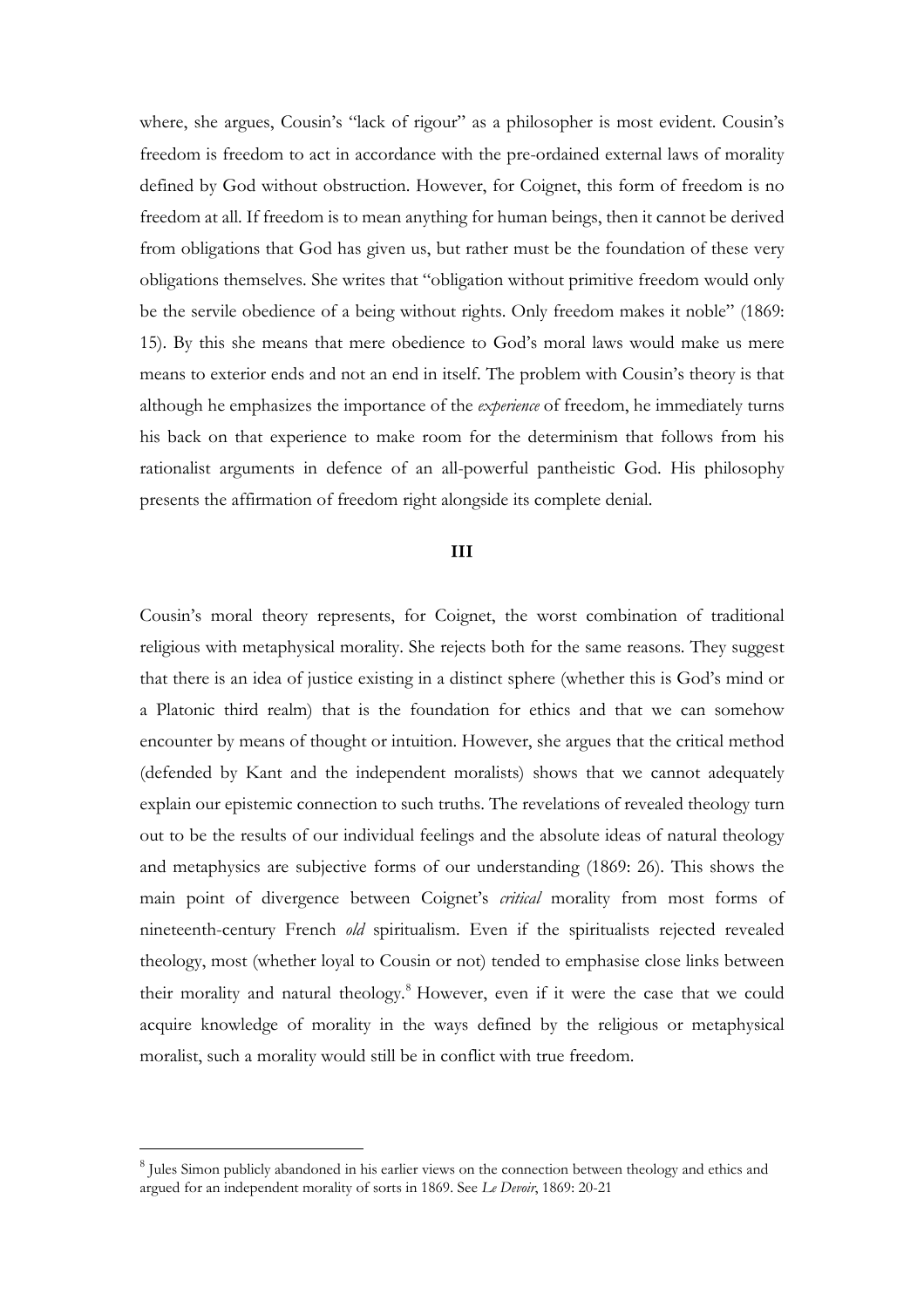The critical method, Coignet insists, is the "method of doubt and research" that "must destroy everything to renew everything" (1869: 189). Once this method has shown the problems with moral systems that attempt to draw their laws from outside of the human, only the human is left. Consequently, it is on the freedom of the individual that morality must be built. When Coignet unpacks her understanding of freedom, the Kantian tones sound clearly. The freedom she defends is not the freedom to simply follow one's own instincts and pleasures (à la Fourier and the naturalists), nor merely the freedom to follow God's will. In both these cases the agent would be merely a *means* to an *end* that is distinct from them. Coignet, on the contrary, defends the freedom of self-legislation: "it is the freedom that rules itself by virtue of a law that it alone administers and that it alone fulfils" (1869: 6). In Coignet's view, the free agent is free because they are cause and effect of themselves:

Human morality is not free because it enters into the divine framework of eternal wisdom, because it can unite to God by submitting to the church. One is not free because they can eat when they are hungry and drink when they are thirsty… They are free because, while enclosed in a system of forces and laws that we call nature, they see an end not given to them by nature, they posit this end themselves and realise it. (1869: 57-58)

For an individual to count as free they must be able to produce a determinate representation of how to act in accordance with a law of which they themselves are the legislator—this is the end not given by nature—and this representation must be able to have a causal effect on how they will act. The act of self-willing is a causal power (see Engstrom, 2009: 134). This view is obviously influenced by Kant, but while Kant limits himself to saying this freedom is a necessary presupposition for this form of willing, Coignet insists that we feel the causal power enact itself, and this feeling is itself the proof of freedom.

It is this causal power that elevates the human above nature. Natural beings such as plants and animals progress according to a plan of which they are not the authors. The human being "begins a new order: the order of individual freedom and responsibilities" (1869: 58). Insofar as they recognise themselves as the author of the end of which they strive, which is itself the cause of their actions, rather than being merely caused to act by other external entities of beings, they recognise that they are not merely a *means* to an end,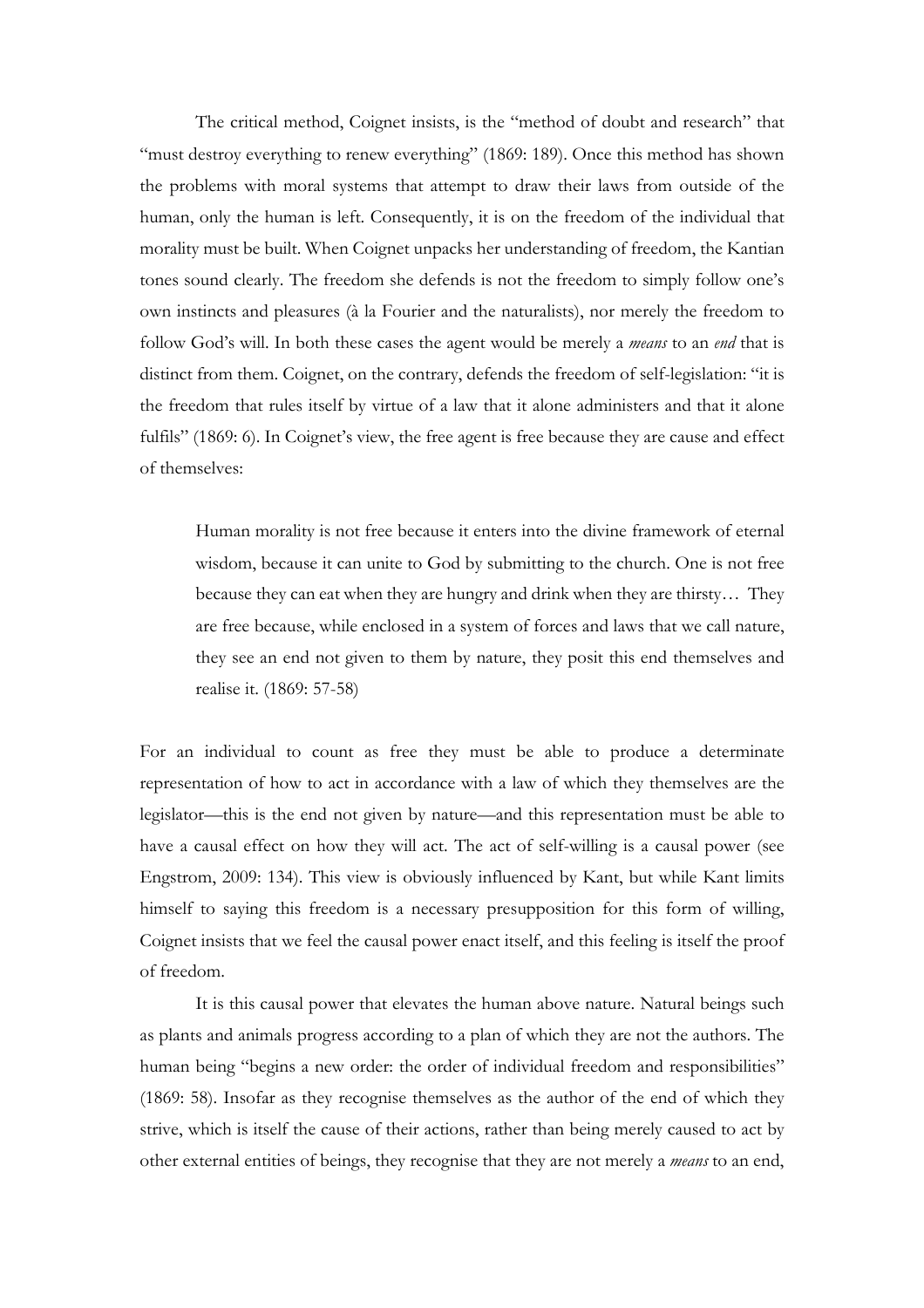but an end in themselves. This recognition is the source of the order of responsibilities as well as freedom, because to recognise oneself as a free being is to recognise oneself as possessing "a unique dignity and grandeur" (1869: 58). Since we possess such qualities, we are worthy of respect, and, therefore, have the right to be respected. Freedom, Coignet claims, "by constituting the dignity of the individual implies the respect for this dignity" (1869: 86). However, the recognition of right is simultaneous with the recognition of duty. If one is worthy of respect then one is *obliged* to respect oneself and to respect others who are similarly worthy of the same respect. Respect and obligation go together as a package deal.

Coignet's socialist tendencies are apparent right from the very start of what looks to be her version of Kant's second formulation of the categorical imperative. Since duties and rights are the product of, and not prior to, human freedom, it means that there is a strict equality of rights amongst all beings, irrespective of race, class, gender, or even metaphysical status. There is not a hierarchy where we have duties to a God without obligations towards us. If we had duties without rights, we would be in the position of the slave towards a master. Once we recognise the inseparability of right and duty, we see that all human beings–as free rational beings capable of acting in accordance with their own ends–possess dignity and the right to be respected. This, therefore, is a universal formula, but one that we realise from inner reflection, and whose validity we derive from this reflection alone. Furthermore, it is a formula that extends morality from the individual to society. The job of society, Coignet suggests, is to recognise this law as its foundation, and to attempt to guarantee the possibility that it be followed.

If this socialist interpretation of Kantian morality evidences the continued influence of Fourier, this influence only extends so far. Central to Fourier's romantic vision was the importance of following the instincts and passions of nature. Coignet, on the contrary, argues that such a blind following of the passions would lead the individual away from equality towards excessive dedication to individuals at the expense of others. "Maternal love" can become a "blind and excessive passion" that "will lead the mother to sacrifice to the interest of one the interest of all". The love of a man can lead "a woman to forget her own dignity… to the point of making herself the toy of his whims" (1869: 95). Devotion remains a moral virtue only insofar as the ideal of justice seen by the free individual tempers it. Nonetheless, morality is not antagonistic to nature, but rather should be considered as its regulator: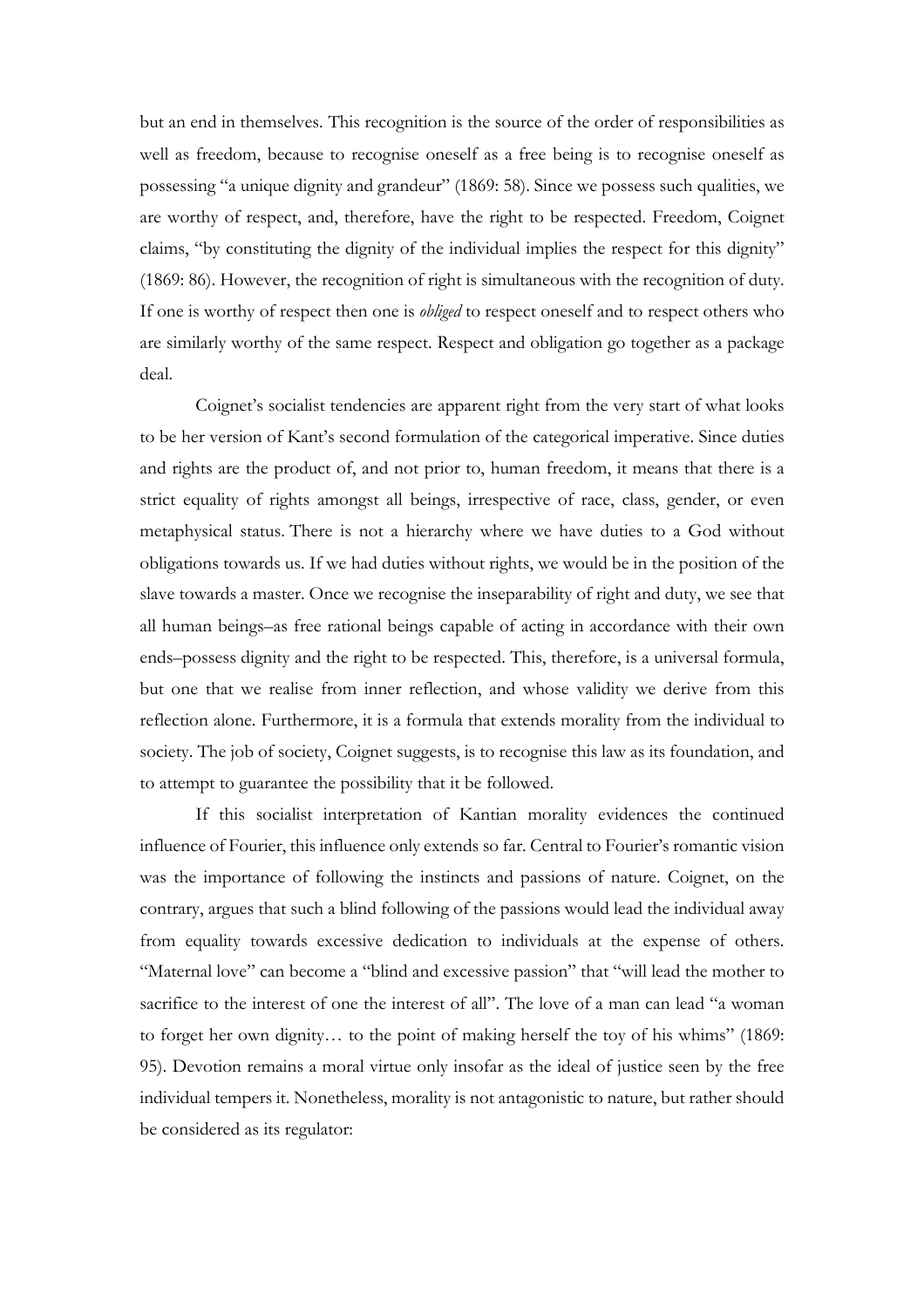It [morality] consecrates the feeling of conservation and all the natural freedoms related to it as the necessary condition for the development of the individual, but, at the same time, it determines its place, it limits its absorbing expansion and selfish invasions. It elevates all feelings by assigning them a nobler end. Married love, maternal love, friendship, kindness, sociability, ambition, patriotism, when enlightened and transformed by morality, become to varying degrees the agents of justice. (IM III 125)

The aim of society is to produce the conditions necessary for *ideal justice*. There are both inequalities of nature (physical strength, beauty, skills, etc...) and circumstance (family, social position, wealth) which allow individuals very different opportunities. These are harms for individuals that a just human should feel obliged to improve. Coignet often emphasises that she regards "the practice of the good" as a "voluntary activity" (1869: 65). This is why. Mere respect is a passive morality, but active morality depends on not just recognising the right, but "in constituting it" and "making it prevail" (1869: 99). The obligation that we should feel once we recognise our right and those of others should motivate us to "level the scales" when faced with the opportunity:

The more inferior in strength and resources the one that we have been called to help is, the more imperative the command is; and the more we are able to penetrate the extent of their misery, the more obligated we feel ourselves to be. (1869: 101- 102)

Insofar as we recognise the rights of others and actively attempt to balance the unequal forces of nature, the more we recognise ourselves as constituting a moral series that is distinct from it. Yet, although this series is distinct, it is necessarily connected. Morality is active, and this activity is the struggle *against* nature's impulses and inequalities. The moral series, thus, interacts with the natural one. It is the attempt to reform our nature so that our dispositions and habits are shaped to follow the good. Although, the struggle to even the scales is a source of virtue, it does not follow that such virtuous activity must always seem like a struggle. The influence of Aristotle on Coignet means that she sees a much more positive role for habit in her moral theory than Kant did. At least on the surface, Kant appears as one of philosophy's harshest critics of ethical habits. For him "all habits are objectionable". (AK 7: 149). Ethical actions are supposed to be those that follow from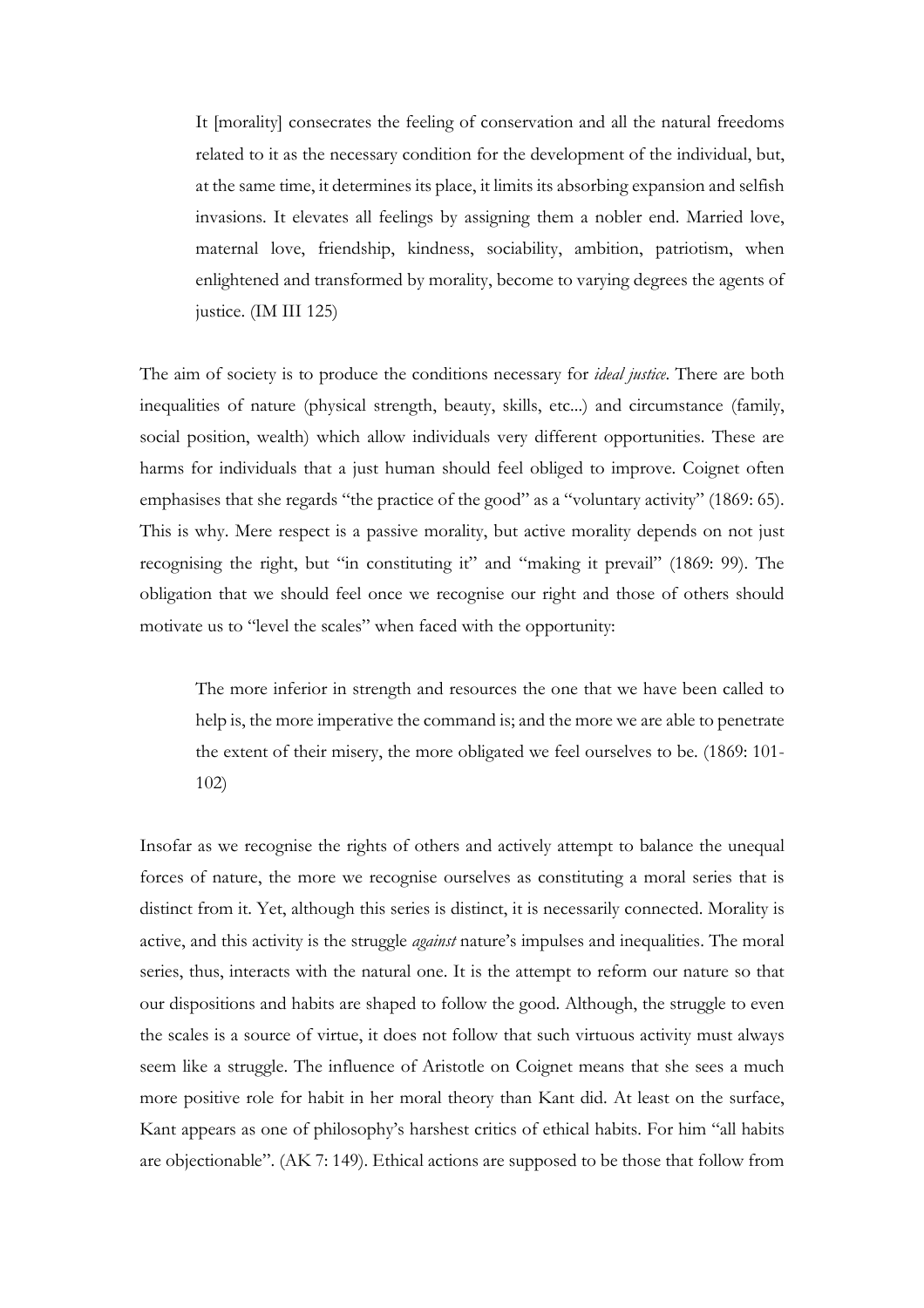the self-produced representation of the law (AK 4: 42), but if habitual actions are those that occur without conscious reflection, then they occur without such a representation. Coignet disagrees. We must form our habits through well considered choices following our duty established via the moral law, but rather than prohibit the passions, she claims that by this procedure they are elevated towards wisdom (1869: 132). Our freedom can transform our nature such that second nature *is* rational nature. Nature itself can become an "agent of justice".

### **IV**

*La Morale indépendante* came to an abrupt end in 1870 due to the Franco-Prussian war. According to Coignet, this state of national emergency left no room in people's minds for the kinds of speculative studies that formed the core of the journal's considerations. It is perhaps for this reason that the majority of Coignet's writings from this period until her 1911 *De Kant à Bergson* appear to deal with more practical or applied topics, education in particular. But even though these writings deal with topics outside of theoretical philosophy as contemporarily understood, the influence and application of her Kantian inspired independent morality is consistent. Kant's critical turn is key to her series of books on education (see 1874 and 1881) and plays a central role in her 1903 work on the future of the French republic, *Où allons-nous?*, as well as in her 1908 work on the evolution of French Protestantism.

The main shift in *De Kant à Bergson* is that Coignet highlights the incompleteness of the work begun by the independent moralists. The problem as she sees it in 1911 is that it left too much of a stark contrast between the free moral individual, on the one hand, and the necessity of mechanical nature, on the other. The problem is evident in Coignet's stress on morality's role as a "regulator" of nature. If the divide between nature and mind is too wide, it is hard to see how we can account for the interactive role to which she attests. "A Transcendental wind", after all, "cannot drive a real sailing boat" (Dunham, Grant, and Watson, 2011: 133).

Coignet's concern with the early French spiritualists of Cousin's school was that while they professed to make room for freedom, they eliminated its true ground by making the progression of all thing (human actions included) flow from the necessity of the Absolute, or God. She objected to the swallowing up of human freedom, whether it be by mechanical or divine nature. However, in the wake of Cousin's death and as the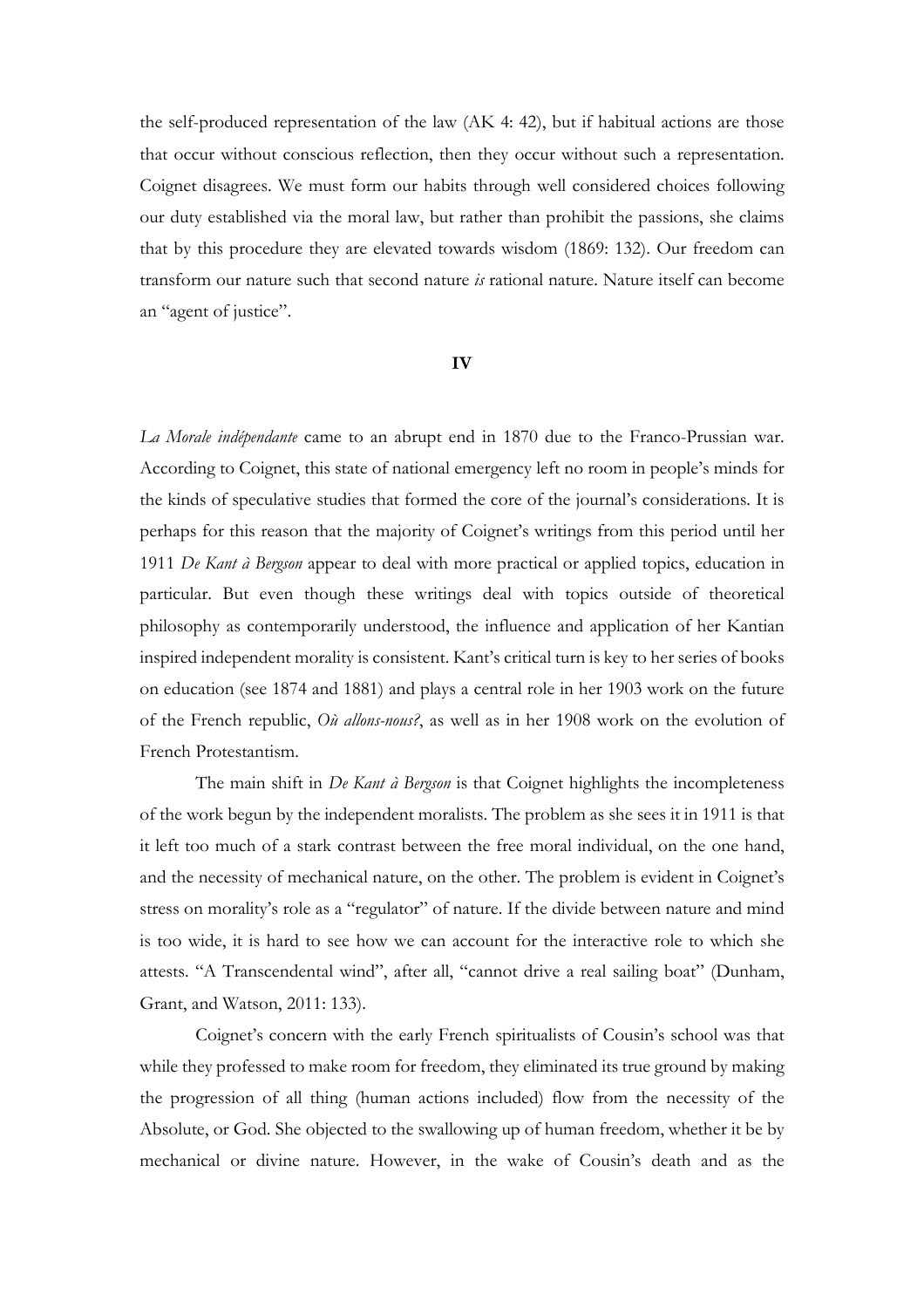implications of the theory of evolution started to make themselves felt, the new generation of spiritualists offered a new dynamic metaphysics that was much more congenial to Coignet's tastes.

Boutroux's 1874 doctoral thesis, published as *De la contingence des lois de la nature*, took the theory of evolution (albeit a decidedly Lamarckian version) and argued that it could be extended beyond the biological domain. Not only do species evolve, so too the more fundamental structures of nature–even nature's laws. At the most fundamental level in nature, there are basic inner powers spontaneously striving (insofar as they are able) toward self-improvement. All beings can gradually improve through their interactions with each other, and higher beings improve generationally through heredity. It is by means of the strivings of such agents that eventually, but contingently, the stable structures in nature that we come to believe to be necessary laws are formed. Laws of nature are not ontologically separate from agents or anything over and above them at all, but rather habitual patterns realised by the individual agents themselves.

The structures of nature that the faculty of understanding had taken to be necessary, immutable, and essential turn out to be a mere symbolic framework that the mind uses to make sense of these regularities formed from an original spontaneity. The key to apprehending this original spontaneity, according to Boutroux, is to recognise that the understanding is not the only faculty by means of which we can grasp the world. Coignet writes in agreement that:

we must appeal not only to the faculty of reason but also to the faculty of feeling and intuitive knowing, and thus by grasping the immediate reality of inner knowledge, of consciousness in the psychological sense of the word, we attain a knowledge that is very different from logic but rather modelled on the real. (1911: 37)

As we have seen already, Coignet, in contrast with other neo-Kantians, was sympathetic to the claim that it is through our inner experience that we obtain direct apprehension of our volition. However, what is crucial about *De Kant à Bergson*, is that she adopts the further spiritualist doctrine that such experience brings us into contact with the metaphysical nature or reality more broadly. For Coignet, Bergson's work is an important extension of Boutroux's because he establishes the distinction between the two methods of understanding nature, i.e., the method of external observation and the relation of facts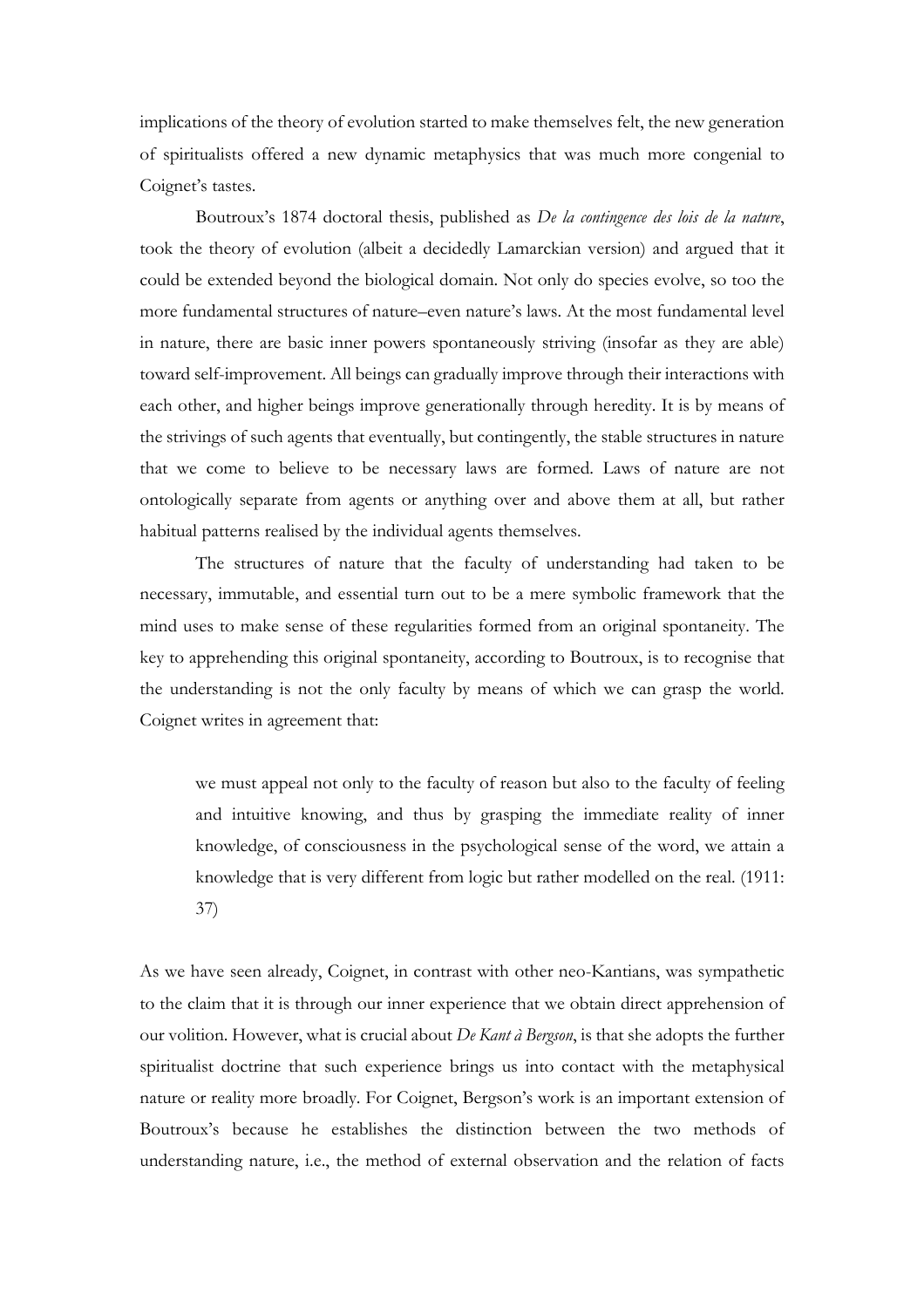through reason, on the one hand, and intuition, i.e., the direct apprehension of inner knowledge, on the other, with the utmost rigour. Crucially, while setting out this distinction he is also careful not to undermine the essential role of either. Science uses the method of external observation and this method is necessary:

The old enmity of science and metaphysics was due to mutual encroachments. Metaphysics claimed to impose its decrees on science, while science, on behalf of its own, claimed to eliminate those of metaphysics. Bergson reconciles them by showing that, while representing two distinct and special forms of knowledge, they contribute by their union to its development. (Coignet, 1911: 151-152)

The object of science is to measure and predict; however, such measurement and prediction is only possible in the determinate conditions of space, and by considering things in terms of quantity. As is well known, Bergson believes that science's error has been to consider the inner phenomenon of the mind as examinable in the same manner. The psychologist has attempted to consider the mind in terms of distinct abstract parts that can be separated or combined, analysed and classified. According to such a conception it may seem as if the mind is fully determined by its precedents, certain combinations of ideas lead to others necessarily, and all of this is correlated with neural mechanisms. However, such a deterministic conclusion is the product of a faulty method of analysis. The correct method for analysing human experience is in fact *intuition* (see Bergson, 1903: 40). But what is intuition?

Intuition can sound rather mystical and thus off-putting to contemporary ears. The basic idea, however, can be explained without recourse to anything esoteric. Bergson asks us to reconsider how we think about experience and to question the classical empiricist conception of analysing experience.) Empiricists like Hume and Locke understand experience as a noun (See Phemister, 2004: 207). We have *an* experience. Furthermore, *an* experience is the thing that provides us with ideas, but it is the ideas themselves that are important. *An* experience is a composite or bundle of ideas. Such a way of thinking of ideas is a perfect example of thinking of the mind in terms of "space", since it is conceived using "quantitative" examples. Ideas are put together like building blocks. Bergson's argument for intuition is that this is the wrong way to understand experience. Instead of analysing experience as a *noun*, we should analyse it as a *verb* in the active voice. We should understand it not as *presented to* as if it were a static entity, but rather as *lived through*. In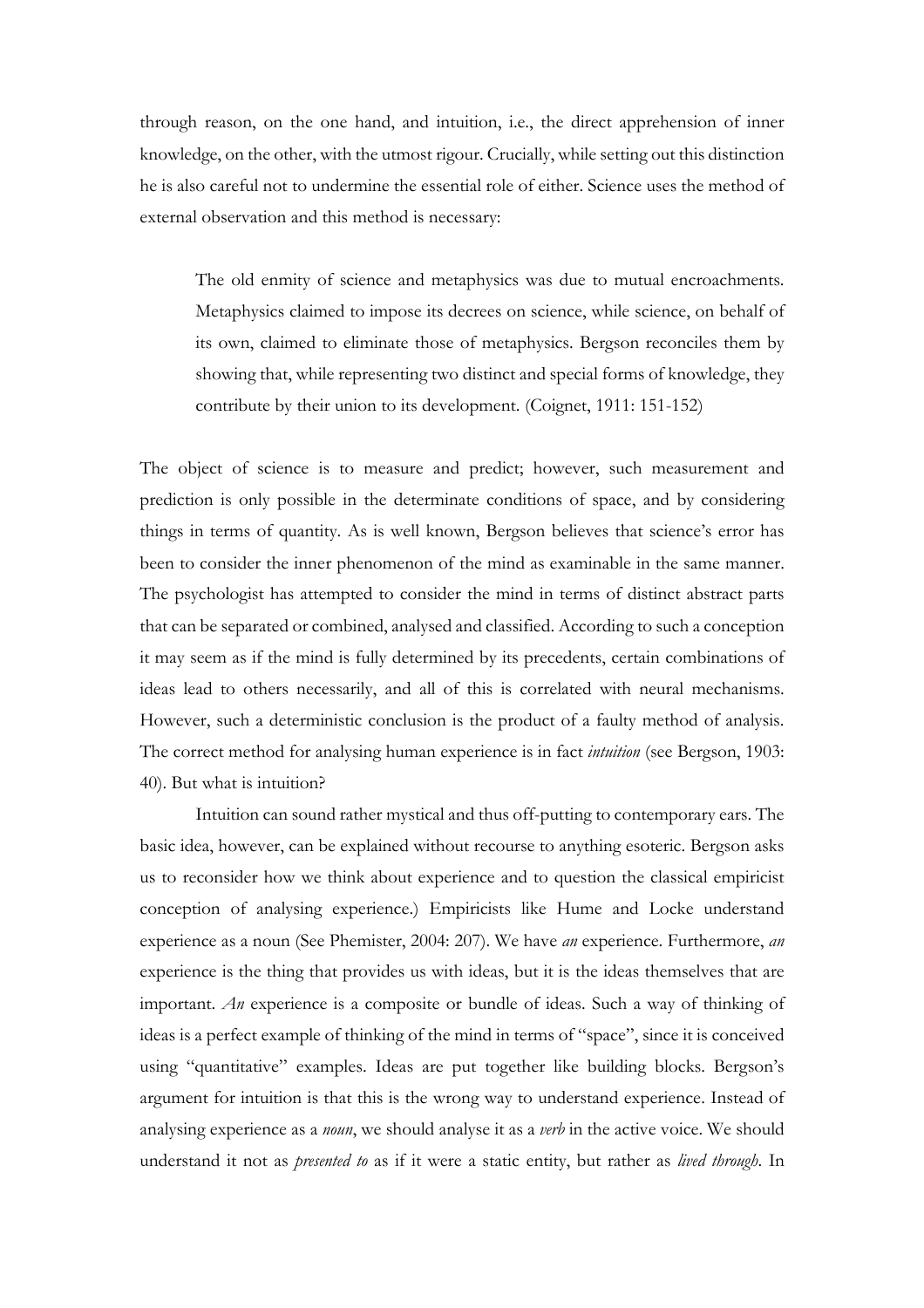Bergson's own language we should move our attention away from the "*already-made*", and instead focus on the "*being-made*" (1911: 238; 259). The 'being made' is not a series of entitative units, one replacing the other, but rather a continual flux, which we play an active role in bringing about. In this continual flux, we do not experience one discrete moment replaced by another (although this is how we must understand it when we reflect upon it), but rather a pure continuity where every moment extends into every other.

Consider watching an arm rise through geometrical space. Although when I watch *your* arm rise up, *I* represent it as moving through defined spatial positions, and *I* could cut up each of these positions into distinct moments (that could easily be replaced by another), the same is not true of *my* experience of moving my own arm up in the air. As *I* lift my arm, *I* do not experience distinct replaceable moments, but a continuous process where the past (the intention) continues to live on throughout the process until my arm reaches the desired position. As *lived through,* we understand it as one single continuous process with concrete duration, even though as *presented to* (from the outside) the lifting of an arm looks as if it is merely a succession of replaceable moments.

Just like Boutroux, Bergson sees the teachings of inner sense, or intuition, as the basis for understanding not just human experience but also the ultimate nature of being. The creative impulsive movement of experience that we discover in intuition, he argues, is of the same nature as life itself. Coignet writes:

In its concrete representation, life appears to us as a vast sheaf from which emerges an impulsive power whose progress is comparable to a shell bursting into shattered fragments, the fragments of which also shatter, and so on without stopping. (1911: 118)

All the forms of life are the product of the unstable equilibrium expressed in this metaphor of the shell. On the one hand, the continuing force of life, on the other, the resistances of the matter. This "unstable equilibrium" gives rise not just to the evolution of species, but also to the evolution of the world and all of its ultimate forms. The "fundamental point", according to Coignet, of Bergson's philosophy is that this "force of life" is itself a "mental" force. Matter is passive and resistant, mind is creative and active, and therefore the ultimate force of nature belongs to this second category. This is why intuition is required to understand evolution, to understand nature as creative. "We do not think evolution",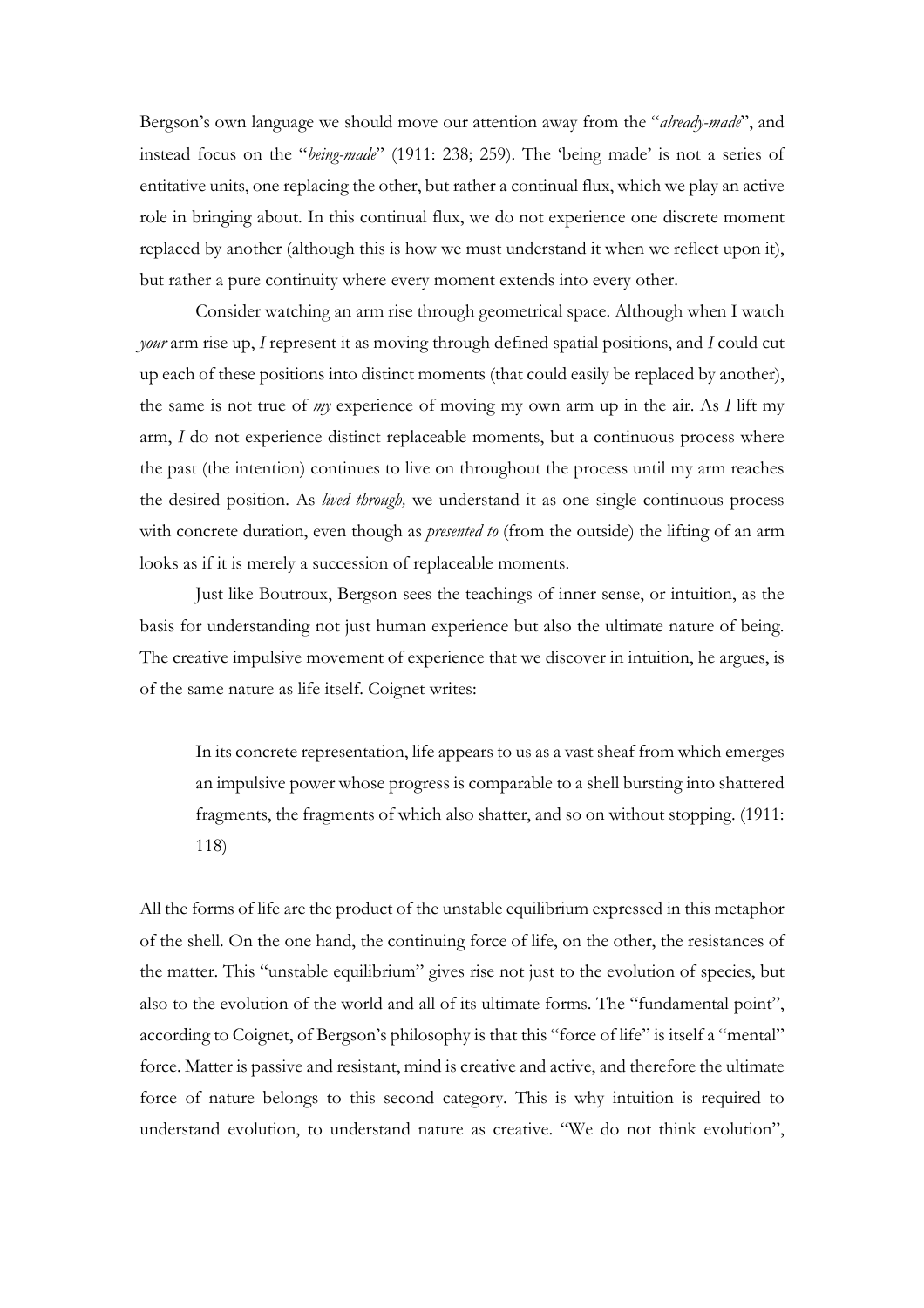Coignet writes, altering Bergson's own prose slightly, "we live it" (1911: 144). Nonetheless, Coignet insists that Bergson's philosophy is not anti-intellectualist (if this term is supposed to refer to someone who rejects all knowledge gained from science or the intellect). We need the intellect to separate ourselves from the pure immediacy of duration, but reality exceeds the intellectual. Therefore, attempts to understand the world and its future in full by means of either apparatus alone will fail. The creative future contains new elements that cannot be grasped by a static intellectual structure formed entirely from past actions, but immediacy without concepts and the intellect's tools is not communicable at all.

The dual relationship between intuition and intellect allows Coignet a framework to think the relationship between the free activity of the moral agent, on the one hand, and nature, on the other, without having to understand the two as standing apart from each other as if in two separate realms without an epistemically intelligible connection. Both the free agent and evolving nature have the same source. Nonetheless, at the same time, we do not lose the predictive power of science and its undeniable ability to make sense of the world and form new technologies. The distinction, which Coignet credits to critical philosophy, between the way that we experience the outside and the inside world remains in place, but with the proviso that all is united at the metaphysical level. The metaphysical nature supposedly revealed by intuition is the foundation for rectifying the division between nature and mind that had been formed by Kant's critical philosophy. The mind's moral life is no longer a series that stands over and above passive mechanical nature, but one that is what it is through its interactions with and formation through spiritual nature. "Bergsonian spiritualism is new", Coignet wrote because

while affirming the reality of mind, far from excluding nature, it assimilates it. By returning life to the psychic order, and by attributing to it, through its adaptation to matter, the universal and inexhaustible creation of thing, it envelops nature in its spirituality. (1911: 152)

Even during the *La Morale indépendante* period, Coignet's moral philosophy already entailed a greater role for the interaction between mind and body than is necessary in Kant's. This is because she argued that our self-willed moral actions should ultimately tame, regulate, and rewire our passions and bodily instincts. This struggle over nature is one of the aims

 $9$  Bergson writes that we do not think "real time" (1911: 53).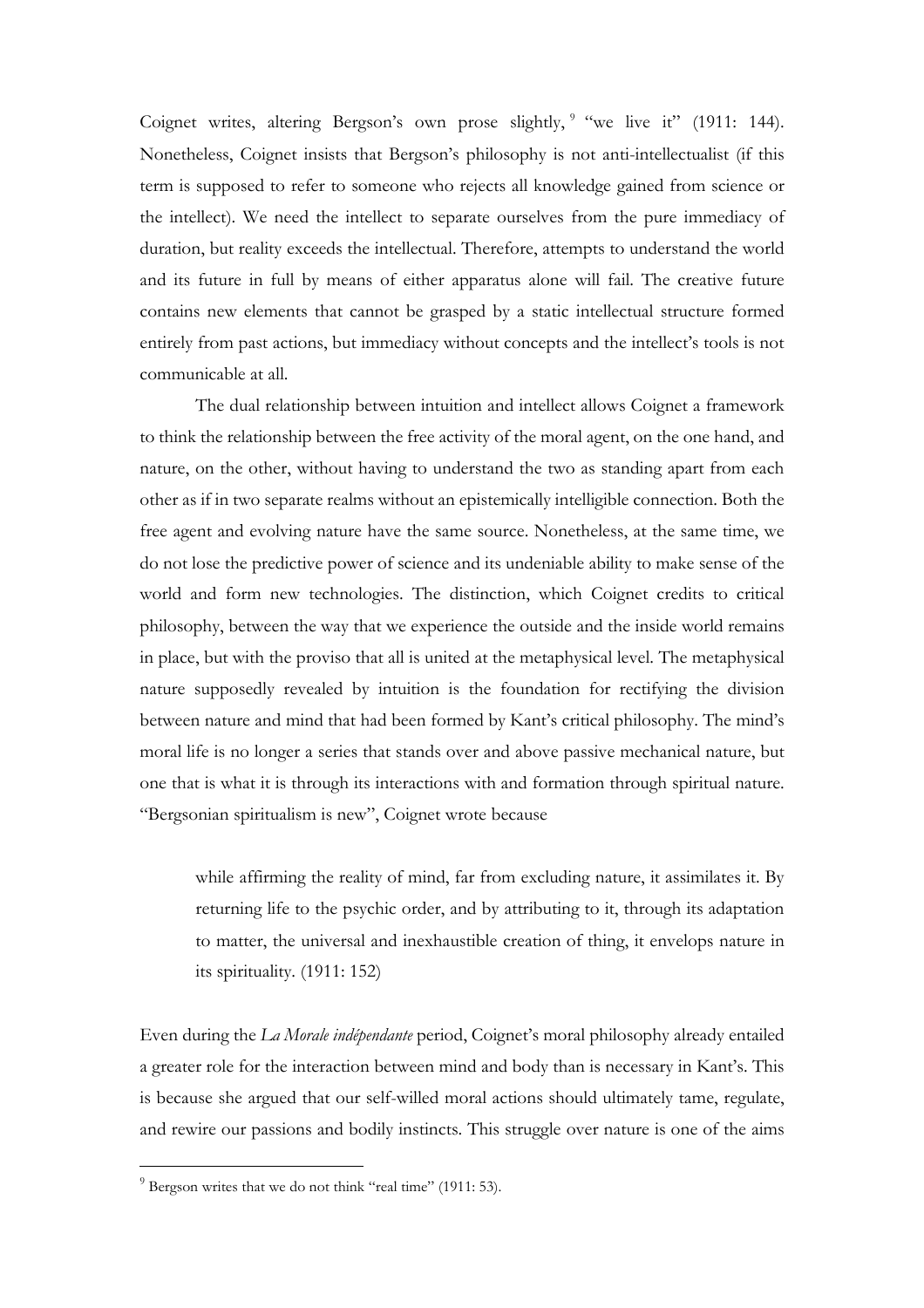of moral philosophy, according to her, and it is her main divergence from Fourier's romanticism. Bergson's emphasis on the primacy of "spirit" in the generation of mind and matter provides a clearly metaphysical picture to allow for the necessary interaction, since it no longer posits a straightforward difference in kind between the two. Kant's antinomy between the efficient causation of space and freedom of human nature is overcome in favour of an original spontaneity that gives rise to a twofold evolution into habits of nature and mind.

### **V**

In this final section, I show that Bergson's philosophy was important for Coignet, not just because of its reconciliation of mind and nature, but also because she argues that it offers to key for the reconciliation of mind and nature with the divine. Bergson's philosophy, I argue, makes good on the promise she had originally seen in Fourier's cosmogony of the universal harmony of all beings.

Coignet was not alone in seeing Bergson's philosophy as key in the reconciliation of science, faith, and morality. Many of Bergson's most important disciples were Catholics who found in his work the same promise (e.g. Jacques Chevalier, Édouard Le Roy, and Charles Péguy). <sup>10</sup> However, what makes Coignet's particular blend unique and important is the fact that her earlier critiques of the appeal to instinct, in Fourier, and pantheism, in Cousin, meant that she was particularly sensitive to these risks emerging in any reconciliation involving Bergson's philosophy. The source of our normative ethics must still be based on the autonomy of the individual and not on mysticism.

As I showed in the previous section, Bergson's triumph was to understand both intuition and the understanding in their dual relationship. For Coignet, this dual relationship is in turn the way we need to understand the evolution of religion. She writes that "[a]lthough the source of religion is completely inner, the human being has a need to express their adoration externally as they do internally. This expression takes the name *symbol*" (1911: 49). Just as in science, we come to the 'truth' of religion through intuition, but we require the symbolism of the understanding to express this truth. However, both religion and science have been liable to make the same error, i.e. to reify the symbol to the

<sup>10</sup> On Bergson's reception amongst Catholics, see Azouvi (2007: 141-147), Cohen (1986), Hellman, (1981), Viellard-Baron (2008)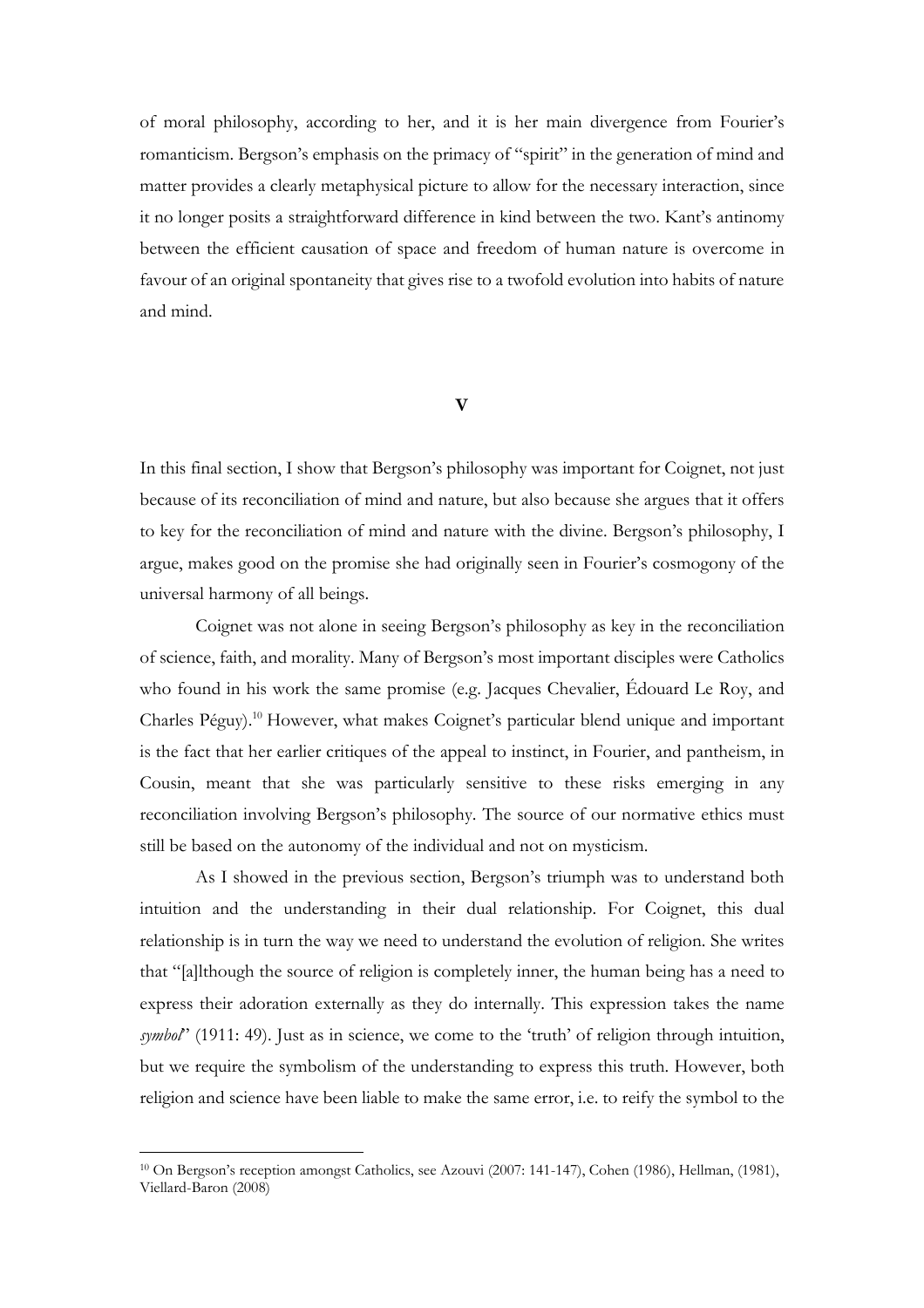status of the absolute truth. Catholicism, according to Coignet, is the main offender. It has asserted the infallibility and immutability of its symbolic dogmas. Such an assertion is an attempt to halt the progress of life, to fail to see that "ideas evolve, and our minds with them" (1911: 64).

As we saw in §1, Coignet believes that the reformation was the first important revolution in overturning Catholic dogmatism. Although Protestantism held strongly onto dogmas of its own, it did at least substitute the authority of the Church for "the inner and personal experience of belief" (1911: 68). This inner experience, the *intuition* of religious belief, is, for Coignet, the key to the reconciliation of religious believers regardless of their system of belief. Although it is futile to try to solve the sectarian struggles and reconcile the different systems of belief with their contradictory symbolic structures, the inner source of religious faith may unite all believers. The different structures that have been formed are merely various ultimately fallible and instable attempts to try to give form to and communicate this feeling. The inner feeling is the universal that takes us beyond these varying representations. Our symbols may have a certain practical use, but nevertheless this should not prevent us, Coignet writes, from uniting "in this universal and invisible Church to which Bergson so eloquently called us" (1911: 81). It is the ultimate truth that all religious believers are truly trying to communicate.

Coignet credits her first religious conversion to Fourier's romantic image of the "joyful unity of all living creatures" (CCM I.240-241). In §III we saw that her commitment to Kant's "criticism" led her to abandon this view for much of her philosophical career, since she regarded the moral series as one existing outside of the natural world. The crucial point of Bergson's philosophy was that it provided her with the intellectual support to return to Fourier's image. Coignet claims that on the principles of Bergson's philosophy we "no longer need to feel ourselves isolated in humanity", i.e. we no longer need to feel ourselves as an atomic individual separated from our fellow human beings, whether they be believers in religion or not, we also no longer need to believe that humanity is isolated "in the nature that dominates it" (1911: 153). The passage that Coignet takes from Bergson to conclude her work (1911: 153) echoes this clearly:

As the smallest grain of dust is entirely bound up with our solar system, drawn along with it in this undivided movement of descent that is materiality itself, so all organized beings, from the humblest to the highest, from the first origins of life up until our time, and in all places as in all times, only make sensible to our eyes, a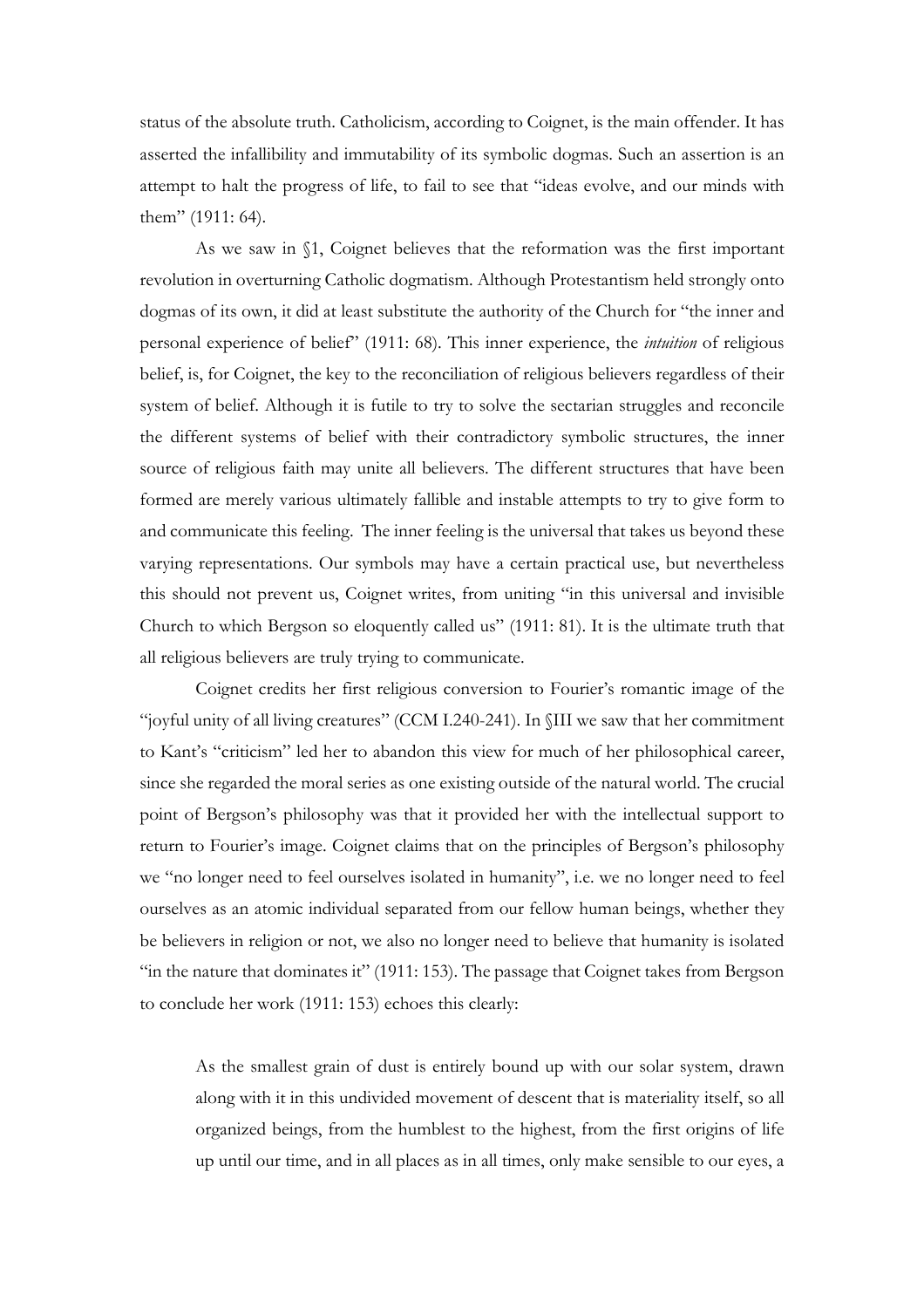unique impulsion, opposite to the movement of matter and, in itself, indivisible [spirituality]. (1911: 295. The text in brackets is Coignet's own insertion)

Coignet is quick to point to the potential religious implications of such a view. What is this spirituality from which comes all individual beings with their thirst for life? That "God is spirit and life" is a belief shared by all religions. What Bergson has done, Coignet argues, is explain what this belief means. He has changed it from an empty abstraction (as perhaps it was even in Fourier), and shown its "living reality" through intuition.

It is unsurprising that Fourier's image would remain a living influence on the development of Coignet's philosophy. Even when she had turned to Kant, she shared family members still devoted to the Fourierian cause, and her husband François Coignet was a Fourierian who had written his own Fourierian tract (1848). But a question still hangs over how even the Bergsonian vision of the harmony of all beings can at the same time be reconciled with a morality that is supposed to be *independent*? When the Catholic Le Roy converts Bergson's intuition into religious language, he talks of turning to inner reflection as "giving oneself to God" so as to become a vessel for God's goodness. But despite postulating a single source as the ultimate nature of mind and matter, Coignet must resist pantheism. We have already seen her reject Cousin's spiritualism on that basis, and only three years before *De Kant à Bergson* she rejects Schleiermacher's theology for the same reason (see 1908: 131). How does Coignet avoid her freedom-based morality getting sucked up into what is starting to sound like a pantheistic—no matter how "creative" and "vitalistic"—vision?

Here is how I think Coignet would answer this question. Independent morality is independent because it starts from the autonomy of the individual; the individual is its own source for its moral code. Independent morality is independent exactly because it starts from the individual's own attempts to come to its morality without depending on the word of the Church or State. For Coignet, in contrast to Kant, as we have seen, we have a direct intuition of our consciousness as free and active. This direct intuition, however, she argues, through her studies of Boutroux and Bergson, does not merely reveal to us our own freedom, but has a more cosmic significance. It reveals to us the *type* of activity through which we can understand nature: not as cold and mechanical, but as living and evolving. Furthermore, we recognise that our attempts to capture this living and evolving nature are limited by the structure of our intellect, which is much more easily applicable to the seemingly immutable and necessary structures of mechanical science. Progress in science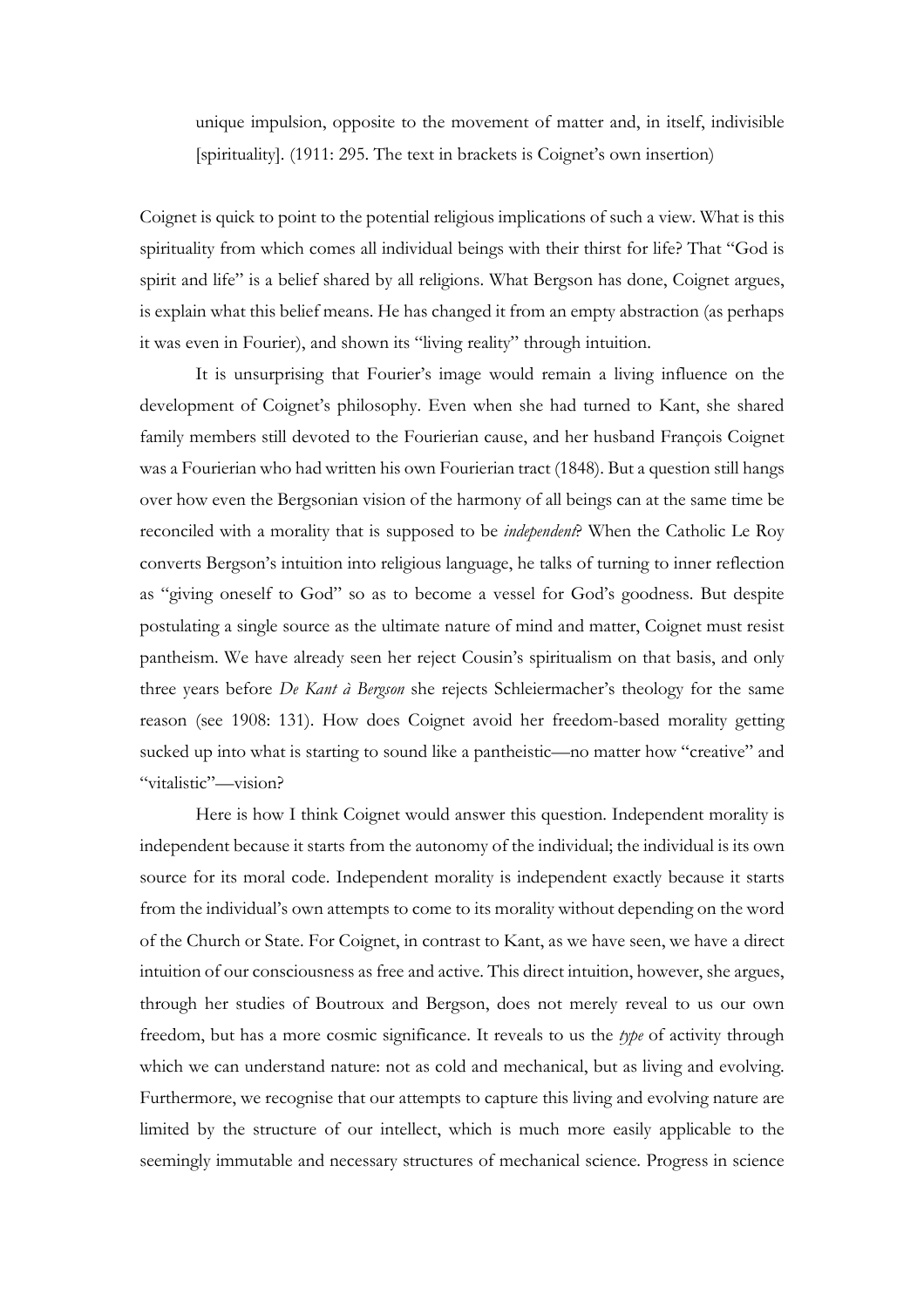requires us to recognise that this structure is not immutable and that it hides the initial contingency and spontaneity of the world. Coignet's further move is to insist that a similar problem haunts religious belief. We have attempted to capture the living spontaneous spiritual nature of God under solid structures and unquestionable texts, but failed to recognise that such an attempt halts the progress of religion just as it does science. Ultimately, Coignet claims that science, religion, and morality are united in the same spontaneous active nature–God–symbolically expressed in different ways. So far, so problematic. However, crucially, the starting point that leads us to this belief in an ultimate unity is the free active individual, and, she insists, this is an individual that does not get swallowed up in the process.

It is important to note that Coignet's analysis of freedom remains very different from Bergson's. Bergson emphasises that it is the "whole soul… which gives rise to the free decision: and the act will be so much the freer the more the dynamic series with which it is connected tends to be the fundamental self" (1910: 167). For the Catholic Bergsonians, this meant that free acts are those that turn away from the rational representations of our actions to the intuition of our duration (see Cohen, 489). Contrary to Coignet, this becomes a mystical intuition that connects us to God. Bergson's God, who is "unceasing life, action, freedom" (1911: 262). At times, it sounds as if free action is really giving oneself up to the creativity of God or, at least, the "vital impulse".<sup>11</sup>

Coignet's God is the source of all but, she argues, does not determine the outcome and we should not "give ourselves to him" so that he could. Evolution is unpredictable, contingent, and it lacks the predetermined finality of either Leibnizian teleology of mechanical determinism. There is no divine plan and no restriction of the causation of the world to efficient causation. The individual may be harmonious with all beings, but they freely play their part in this harmony. Human beings do, of course, express a much higher degree of freedom than any other living beings on the planet. But some degree of spontaneity is shared by all. Nevertheless, spontaneity may be a necessary condition for free action, but it is in no way a sufficient one. On the essential conditions for freedom, Coignet is much closer to the classical German tradition than Bergson. For her, free action is self-conscious rational action.<sup>12</sup>It is the following of rules that we choose rationally. This

<sup>11</sup> See Bergson (1935: 130). I think Dewey gets it right, in his discussion of Bergson, when he writes, "A spiritual life which is nothing but a blind urge separated from thought…is likely to have the attributes of the Devil in spite of its being ennobled with the name of God." (1922: 53). For a recent defence of Bergson's ethics, see Ansell-Pearson (2018).

<sup>&</sup>lt;sup>12</sup> As Rödl has rightly claimed, the heart of German idealism is the claim that "self-consciousness, freedom and reason are one" (2007: 105).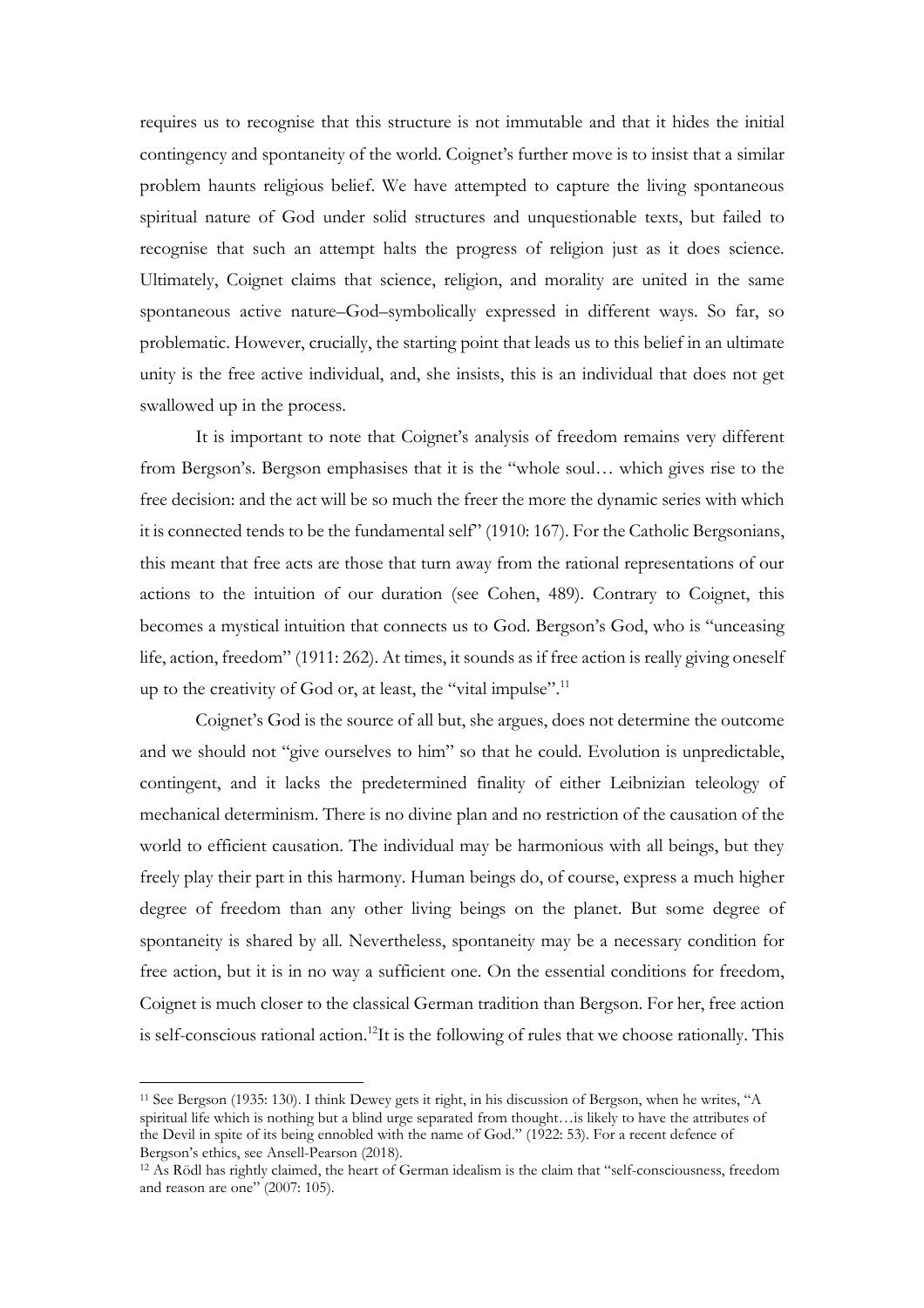form of autonomy brings with it distinctive value, and thus obligations, and rights. In this way Coignet's final metaphysic balances the intellect and intuition in a way that gives more weight to the rational intellect. Coignet's turn to Bergson, therefore, allows her to revive a version of the Fourierian romantic image, but still from the starting point of independent morality, or what she regarded as the true starting point of the Protestant faith. Perhaps it is no wonder then that despite the enthusiasm of many Catholic youth, and of the Catholic leanings of Bergson himself(see Sinclair, *forthcoming*), Pope Pius X placed Bergson's works on the Index because of their promotion of excessive individualism (Cohen, 1986: 497).

#### **VI**

Coignet's attempts to grapple philosophical problems stemmed from a real personal desire to reconcile in her mind the varied strands of thought that were emerging in nineteenthcentury France. These included non-conformist Protestantism, sophisticated understandings of classical German philosophy, socialist and republican political thought, as well the general flourishing of homegrown French philosophy that followed the downfall and death of Cousin. I have argued that in Bergson's philosophy she found the key to reconcile the Fourierst romanticism of her youth with an independent morality founded on individual autonomy. However, she was no mere disciple of Bergson. The fusion she developed provided a practical philosophy much more focused on the freedom of the rational human than anything that could be found in the works of either Bergson or his followers. Here she tips the balance between the intellectual and the intuitive in favour of the former and avoids the ethical mysticism of Bergsonism. For the Bergsonian faithful, this may rather seem like a negative than a positive, but for those who look for a clearer normative ethics than mysticism could ever provide, it should seem like a very good reason to pay Coignet's work serious attention.

*Acknowledgements:* I'd like to thank Delphine Antoine-Mahut, Mark Sinclair, Joe Saunders, Emily Herring, and Emily Thomas for comments and help with earlier drafts of this article. I'd also like to thank the two anonymous referees for their encouragement and corrections.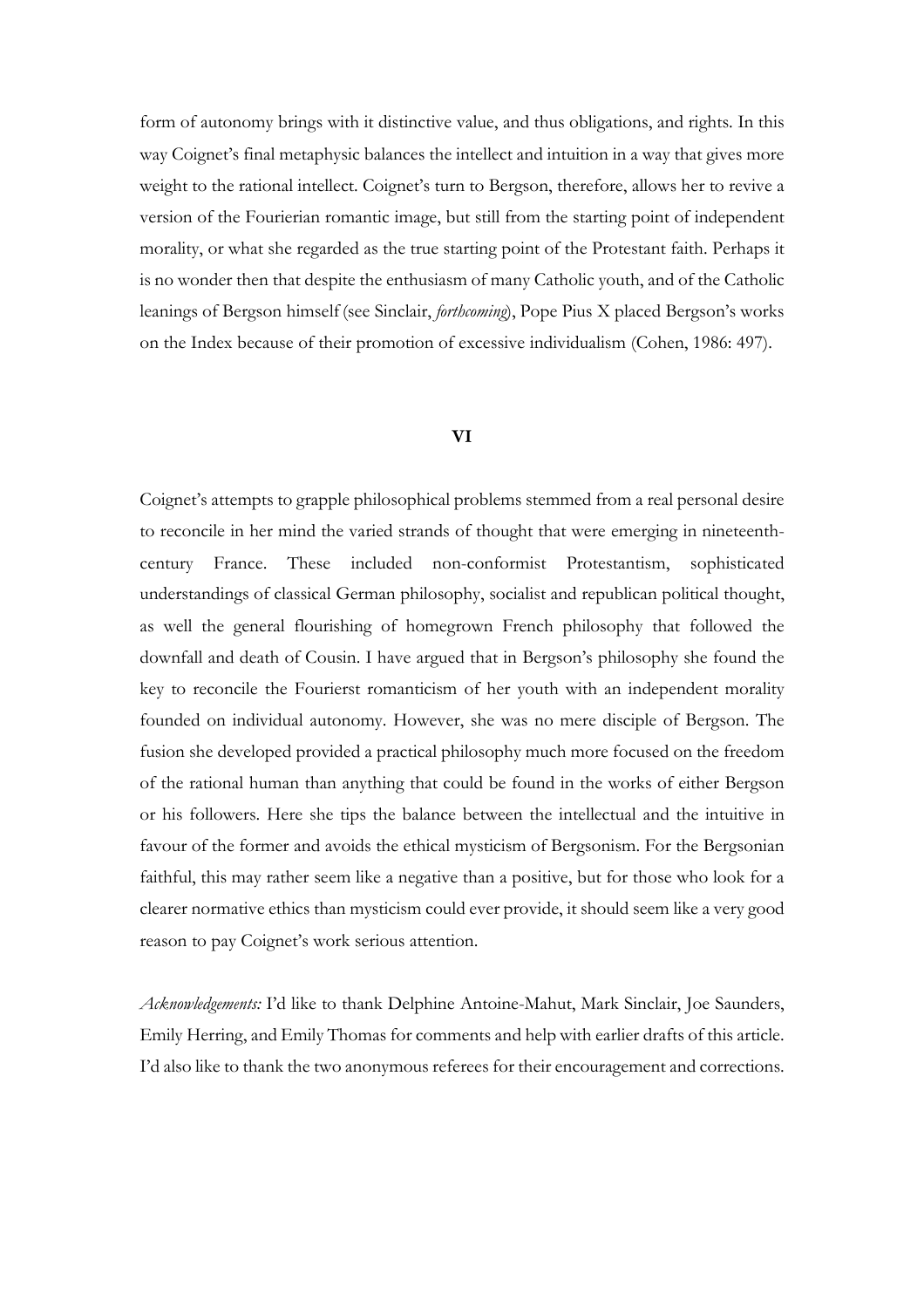### *Bibliography*

### *Abbreviations*

AK: Kant, I. *Kants Gesammelte Schriften*. 29 vols. Königlich Preussiche Akademie der Wissenschaften (ed.). Berlin: Walter de Gruyter, 1902. Cited by volume and then page number, 1902.

CCM: Coignet, Clarisse. *Mémoires.* 4 volumes. Lausanne: Pache-varidel. Cited by volume and then page number, 1899-1904.

IM: Multiple Authors. *La Morale Indépendante.* 5 years. Cited by author, year number, and then page number, 1865-1899.

OC: Fourier, Charles. *Oeuvres completes*. 12 volumes. Paris: Editions Anthropos, 1966- 1968.

### *Other texts cited*

Alexandrian. *Le Socialisme romantique.* Paris: Editions du Seuil, 1979.

Allen, Jeffner. 'Clarisse Coignet.' In Mary Ellen Waithe, ed. *A History of Women Philosophers. 1600-1900*. Dordrecht: Springer, 1991, 171-185

Allison, H. *Kant's Groundwork for the Metaphysics of Morals: A Commentary*. Oxford: Oxford University Press, 2011

Ansell-Pearson, Keith. *Thinking Beyond the Human Condition*. London: Bloomsbury, 2018

Azouvi, F. *La gloire de Bergson*. Paris: Gallimard, 2007.

Beecher, Jonathan. *Charles Fourier.* Berkeley: University of California Press, 1986. ---. *Victor Considerant.* Berkeley: University of California Press, 2001.

Behrent, Michael. *Society Incarnate: Association, Society, and Religion in French Political Thought*, *1825-1912.* Ph.D Thesis, NYU, 2006.

Bergson, H. *Introduction to Metaphysics.* Translated by T.E. Hulme. Cambridge: Hackett, 1912.

---. *Creative Evolution*. Translated by A. Mitchell. New York: Harper & Row, 1911. ---. *Time and Free Will*. Translated by F. L. Pogson. London: George Allen & Unwin, 1910.

---. *Two Sources of Morality and Religion*. Translated by Ashley Audra and Cloudesley Brereton. New York: Henry Holt, 1935.

Boutroux, Émile. *De la contingence des lois de la nature. Troisième édition*. Paris: Felix Alcan, 1898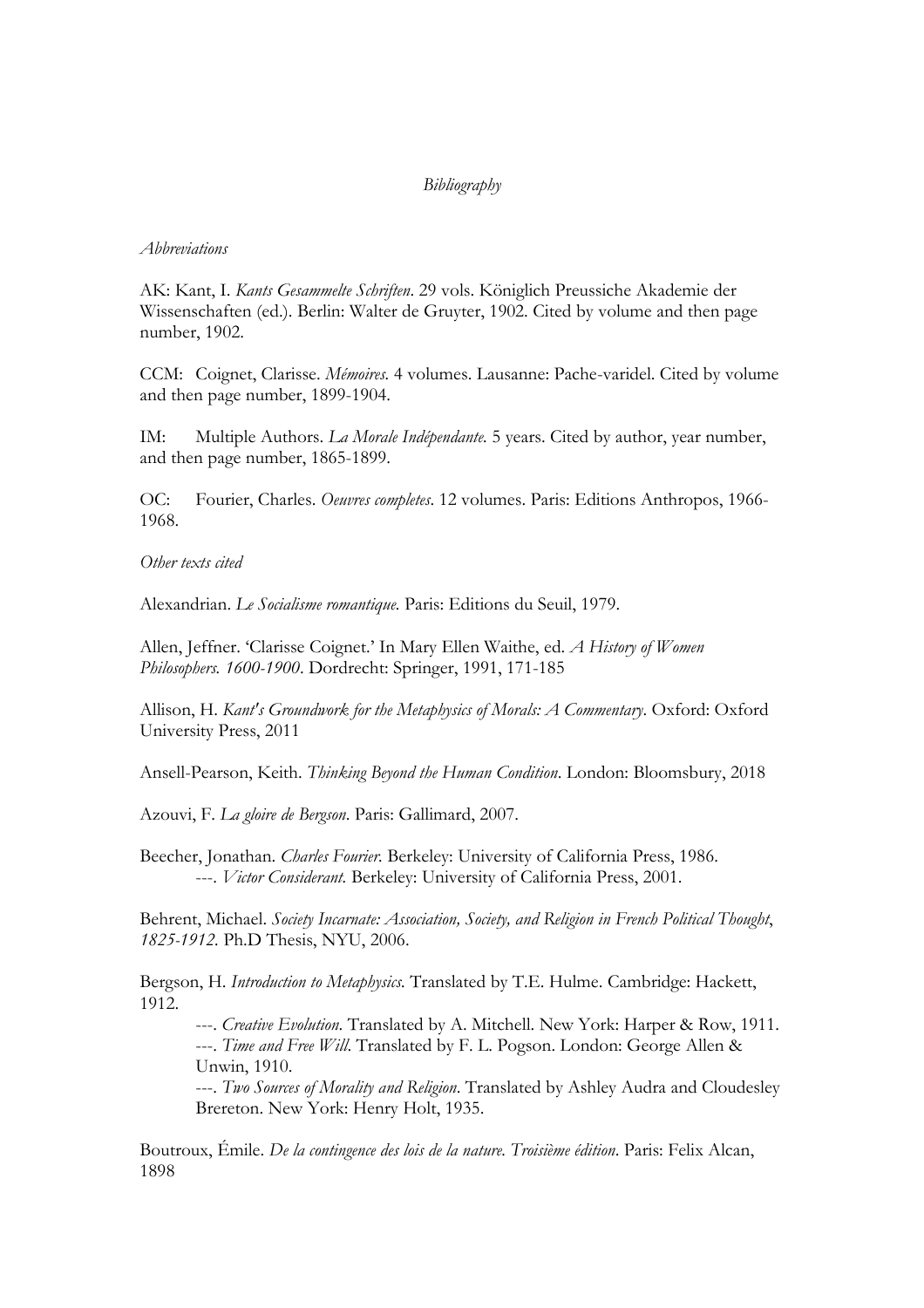Cohen, Paul Michael. "Reason and Faith: The Bergsonian Catholic Youth of Pre-War France". *Historical Reflections*. 13(2/3), 1986.

Coignet, Clarisse. *La morale indépendante: Dans son principe et dans son objet*. Paris: Germer Baillière, 1869

- –––. *Cours de morale à l'usage des écoles laïques.* Le Chevalier: Paris, 1874
- –––. *De l'education dans la démocratie.* Delagrave: Paris: 1881
- –––. *Victor Considérant, sa vie, son oeuvre*. Paris: Félix Alcan, 1895.
- –––. *Où allons-nous ?* Paris : H. Paulin & Cie
- –––. *L'Evolution du Protestantisme Français au XIXe siècle.* Paris : Félix Alcan, 1908

Coignet, François. *Projet d'association libre et volontaire entre les patrons et oeuvriers et de réforme commerciale présenté aux comités du travail et de l'agriculture de l'Assemblée nationale au nom du Comité du Travail de Lyon*. Paris: Imprimerie Lance Levy et Cie., 1848.

Cousin, Victor. Cousin, Victor. *Introduction à l'histoire de la philosophie*. Paris: Didier et Cie, 1861.

–––. *Du vrai, du beau et du bien. Neuvième édition*. Paris: Didier, 1862

Dewey, John. *Human Nature and Social Conduct*. Carbondale and Edwardsville: Southern Illinois University Press, 1922

Dunham, Jeremy. "Idealism, Pragmatism, and the Will to Believe". *British Journal for the History of Philosophy*. 23(4): 756-778, 2015.

Fourier, Charles. *The Theory of Four Movements*. Edited by Gareth Jones and Ian Petterson. Cambridge: Cambridge University Press, 1996

Hellman, John. "Jacques Chevalier, Bergsonism, and Modern French Catholic Intellectuals". *Biography*. 4(2): 138-153

Korsgaard, C. *Creating the Kingdom of Ends*. Cambridge: Cambridge University Press, 1996.

Louvancour, Henri. *De Henri de Saint Simon à Charles Fourier.* Chartres Imprimerie Durand. 1913

Moreau, Pierre-François (2014) ""*In Naturalismo*"*:* Leibniz, Spinoza et les spiritualistes Français". In: R. Andrault, M. Laerke, and P. F. Moreau, *Spinoza/Leibniz. Rencontres, controverses, receptions*. Paris: Presses Universitaires de Paris-Sorbonne 2014, pp. 225-244.

Phemister, Pauline. ""All the time and everywhere everything's the same as here": The Principle of Uniformity in the Correspondence Between Leibniz and Lady Masham". In Lodge, Paul, ed. *Leibniz and His Correspondents*. Cambridge: Cambridge University Press, 1994, pp. 193-213

Ragghianti, Renzo, and Vermeren, Patrice. *Victor Cousin: Philosophie morale*. Classiques Garnier, 2019

Renouvier, Charles. *Traité de psychologie rationnelle. Tome premier*. Paris: Armand Colin, 1912